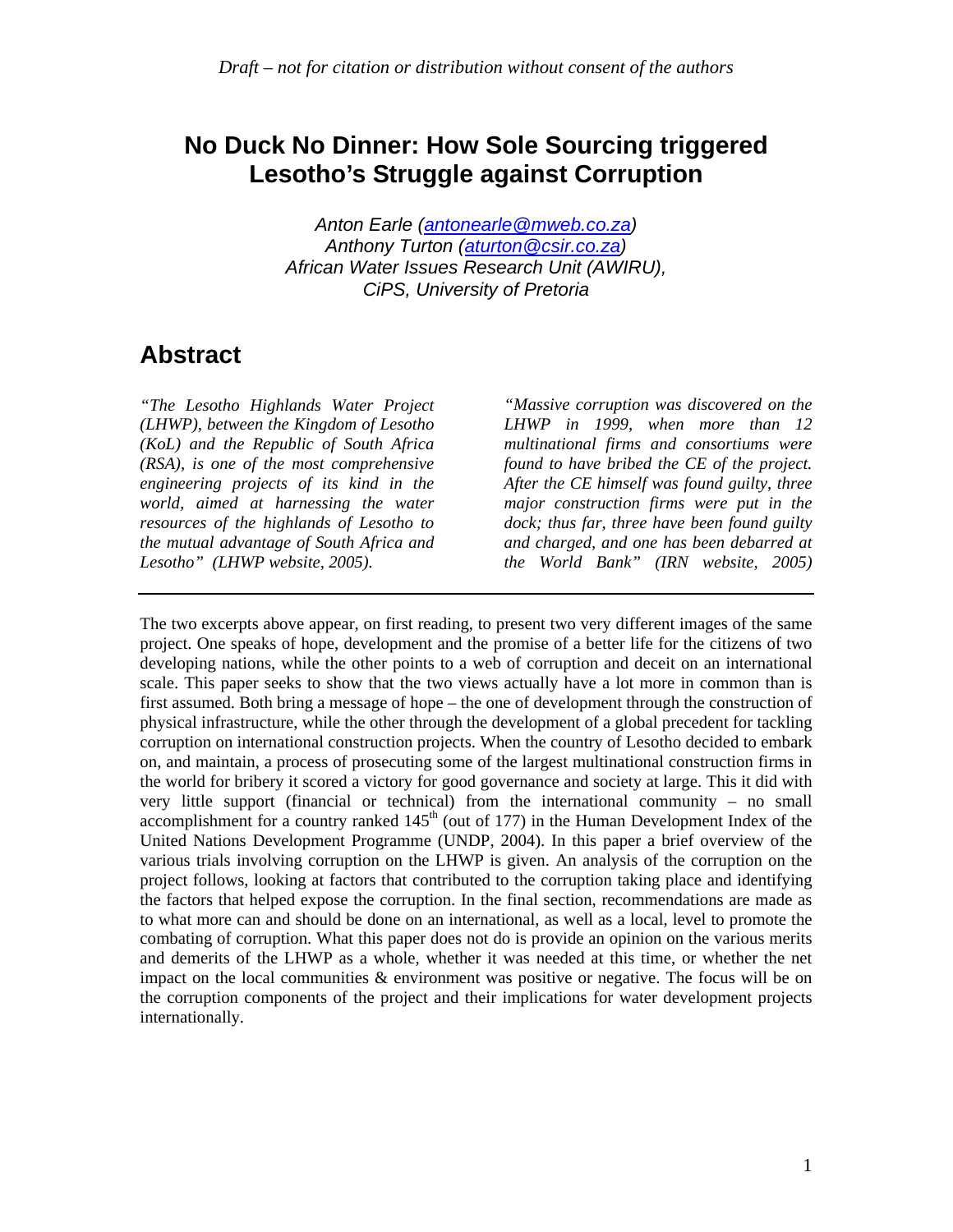# **Introduction1**

Globally, government procurement accounts for anywhere between 10 and 15 percent of GDP (Wiehen, 1999). The funding made available through governments for infrastructure development projects represents a sizable opportunity for construction and engineering firms. Commensurate with the potential rewards of being involved in these large-scale infrastructure projects is the high level of competition between the various contractors. Operating margins are usually tight, with little leeway for cutting costs further. Technological advantages of one firm over another are generally not that great in the construction industry with most firms being able to adopt the latest methods of design and construction. The net result is that companies make use of any small advantage possible, including building up a good working relationship with the public officials in charge of allocating funding to such infrastructure projects.

In the international context, this function of "relationship building" is frequently outsourced to a local sub-contractor – or representative agent through entering into a representative agreement (Stansbury, 2005). In the cases of corruption this arms-length relationship between the contactor and the public official in charge of a project is exploited, allowing the contractor to feign innocence if evidence of bribery between the representative agent and the official is uncovered. Typically, the representative agreement attempts to provide a veneer of commercial justification for the services of the agent and lists tasks, which the agent will perform, such as providing office space, secretarial and translation services and promoting the contractor in the local country – all with the aim of aiding the contractor to secure the contract (Stansbury, 2005). Included in such an agreement is the stipulation that the agent only receives payment if the contractor is awarded the contract – the "no duck no dinner" clause (Penzhorn, 2004). Frequently the level of remuneration is out of proportion with the services being performed, with the representative agent claiming amounts higher than what the services usually would cost on the local markets.

It is precisely such a situation as described above which was under consideration in the 2001 trial of Masupha Ephraim Sole, the first Chief Executive of the Lesotho Highlands Development Authority (LHDA) in charge of overseeing the LHWP. He was convicted on 11 charges of bribery and two of fraud then sentenced to 18 years imprisonment (reduced to 15 years on appeal) for the way in which he awarded construction contracts on the project. The uncovering of Mr Sole's corrupt activities started with a disciplinary inquiry at the LHDA into the way he charged private expenses to the project, abused the housing scheme of the project and provided family members with jobs (Darroch, 2004). During his subsequent appeal of his dismissal it emerged that he had mismanaged parts of the contracting, causing the LHDA financial losses. The civil proceedings, which the

<sup>&</sup>lt;sup>1</sup> The authors would like to acknowledge and thank Adv Guido Penzhorn, Fiona Darroch and Mr Willie Croucamp for contributing insights, opinions and materials to this research paper. This Paper was first presented at World Water Week 2005 in Stockholm, seminar on *'Corruption in the Water Sector: How to fight it?'* convened by Swedish Water House, SIWI, Sida, Transparency International and Water and Sanitation Programme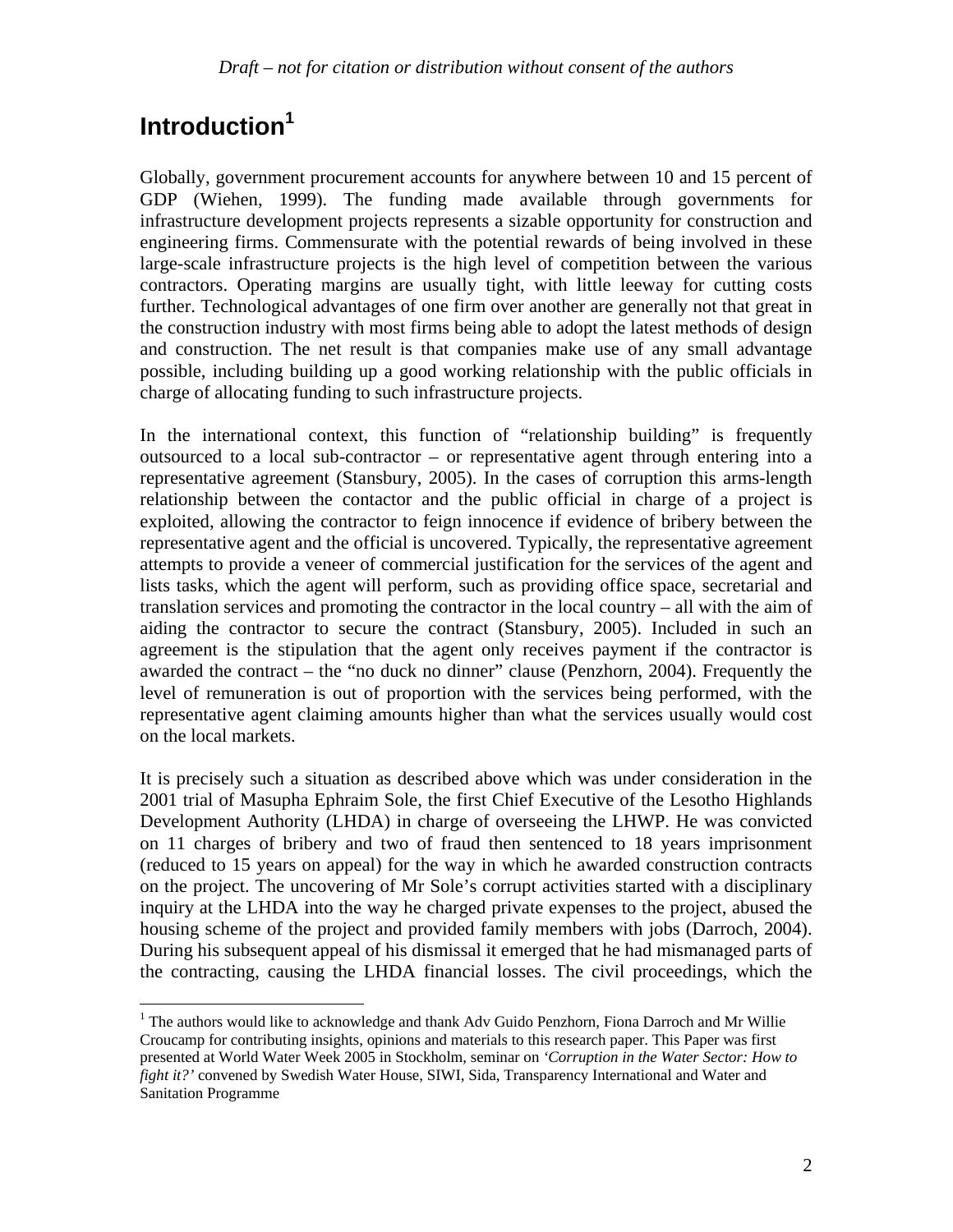LHDA brought against Mr Sole to recover the funds, unearthed a complex web of foreign bank accounts with a range of payments. Criminal charges of bribery were finally brought against Mr Sole by the Lesotho prosecuting authority. By 2002 Mr Sole had been found guilty on eleven counts of bribery. These bribes he received from various intermediaries – the representative agents referred to above - through a complex process of international financial transfers using his Swiss and South African bank accounts. These agents included Mr Jacobus Michiel Du Plooy (a South African), Mr Zalisiwonga Bam (Lesotho) & Mr Max Cohen (French). In return for the bribes, he would grant preferential treatment to the companies involved – sometimes awarding contracts on a "sole source" basis – in other words not making them open to a competitive bidding process.

The prosecution of Mr Sole unearthed a nest of corruption involving up to 19 construction firms, members of various consortia involved in construction work on the LHWP. Three of these have been found guilty of being involved in corruption and sentenced to the payment of various fines:

- Acres International (Canadian) fined M15 million<sup>2</sup>
- Lahmeyer Consulting Engineers (German) fined M12 million;
- Spie Batignolles (French) fined M10 million.

With several other international construction firms still on trial the whole process is likely to carry on for some time yet, with repercussions on the international level. Chief amongst these is the debarment of the firms from future work (for a period) with international finance institutions (IFIs) such as the World Bank. The threat of debarment is a more effective deterrent, as the fines imposed on the companies are relatively easy for them to absorb. To get to the point where the World Bank would debar the firms convicted of bribery took a long time. In addition, a call in 1999 by Lesotho for financial assistance for conducting the trials went unheeded, with only limited technical assistance being received (Darroch, 2004).

What this points to is a culture of covering up corruption. Corruption is sometimes referred to as a "victimless crime" as there is no obvious victim as you would have in the case of assault (Penzhorn, 2004). However – it is society that suffers, especially those who are already marginalised. They do not receive the goods and services due to them, infrastructure is not built or completed, and services cannot be accessed. The Lesotho case example shows to what degree society tries to cover up corruption – wish it away and get on with the job. It also shows how if all the stakeholders involved work together there is a chance of beating corruption. Governments, MNCs, international banks and IFIs all have a role to play.

This paper will provide an overview of the trials, which have taken place in the context of good governance of water resources for regional development. Factors are identified which assisted, as well as hindered, the identification and prosecution of corruption. The trials have had ramifications throughout Lesotho as well as other parts of the world,

<sup>&</sup>lt;sup>2</sup> The Lesotho Maloti trades at direct parity to the South Africa Rand. 1 US\$ = M7 (2005)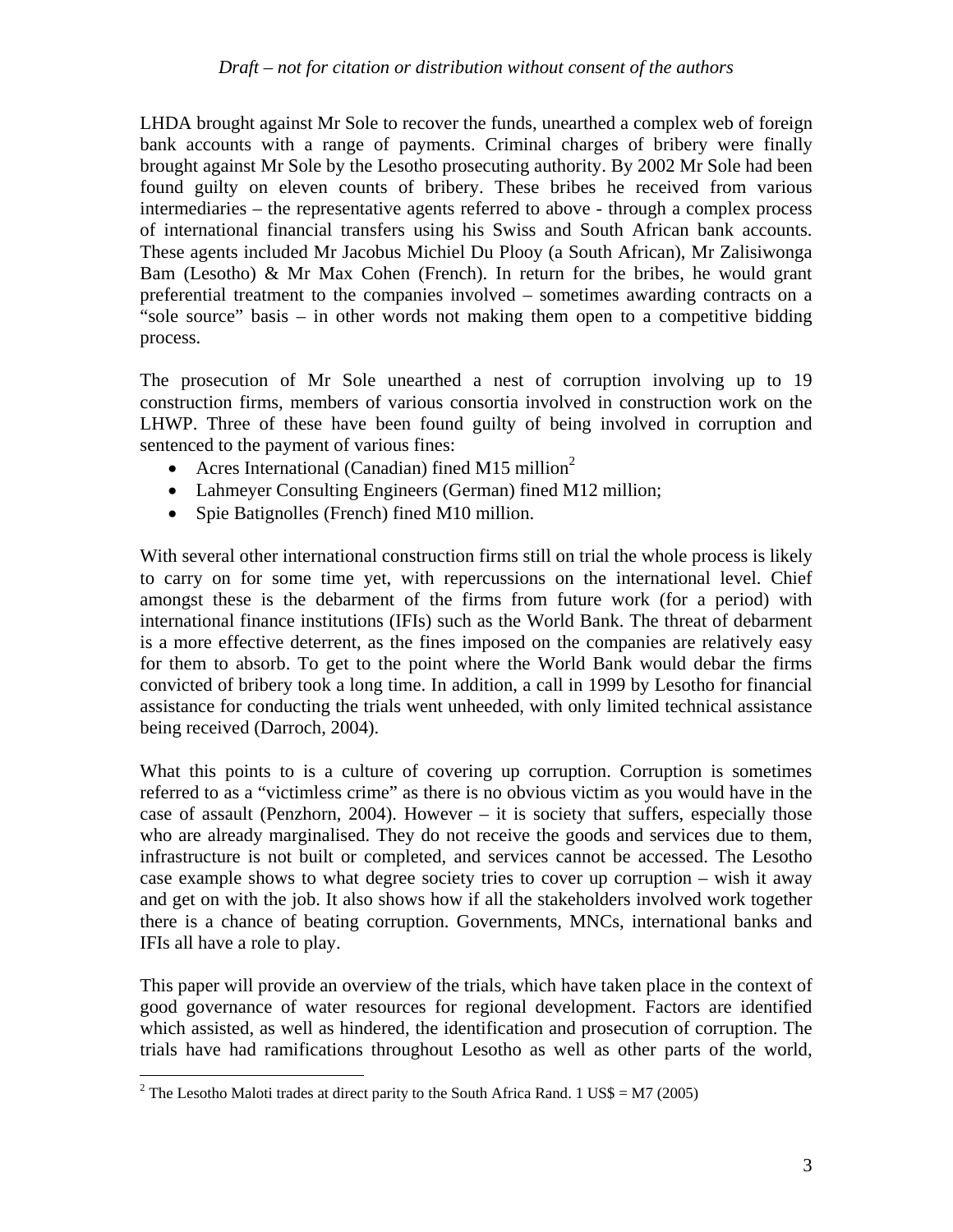specifically amongst the IFIs and the MNCs, which depend on them for income. In this respect, the trial represents a window of opportunity to implement policies and systems aimed at the progressive elimination of corruption on infrastructure development projects.

## **Lesotho Highlands Water Project**

The Lesotho Highlands Water Project (LHWP) is the largest international water transfer scheme in the world (DWAF, 2004). This massive engineering project involves the construction of a series of dams and tunnels in the mountains of Lesotho at altitudes above 2,500 metres. The Phase One catchment dams, Katse, Matsoku and Mohale, store the headwaters of tributaries of the Orange/Senqu River (see Figure 1). From there it is tunnelled by gravity to a holding dam – Muela, which also has a hydroelectric power generation facility. Phase One, completed in 2004, has seen the building of around 110 kilometres of water transfer tunnels and 300 kilometres of access roads in the highlands areas where the construction took place. Another four dams are planned further downstream, although the South African Department of Water Affairs and Forestry (DWAF) is presently investigating whether it is cost effective to proceed with these further phases at this time.

The project was initiated to provide water to the industrial heartland of South Africa – Gauteng province including the city of Johannesburg (Earle et al, 2005). This city is unique in the world in that it is the only major city not situated on a large water source and it is on the watershed dividing two river basins (Orange and the Limpopo).



**Figure 1: The country of Lesotho, with the LHWP dams (constructed and planned) indicated**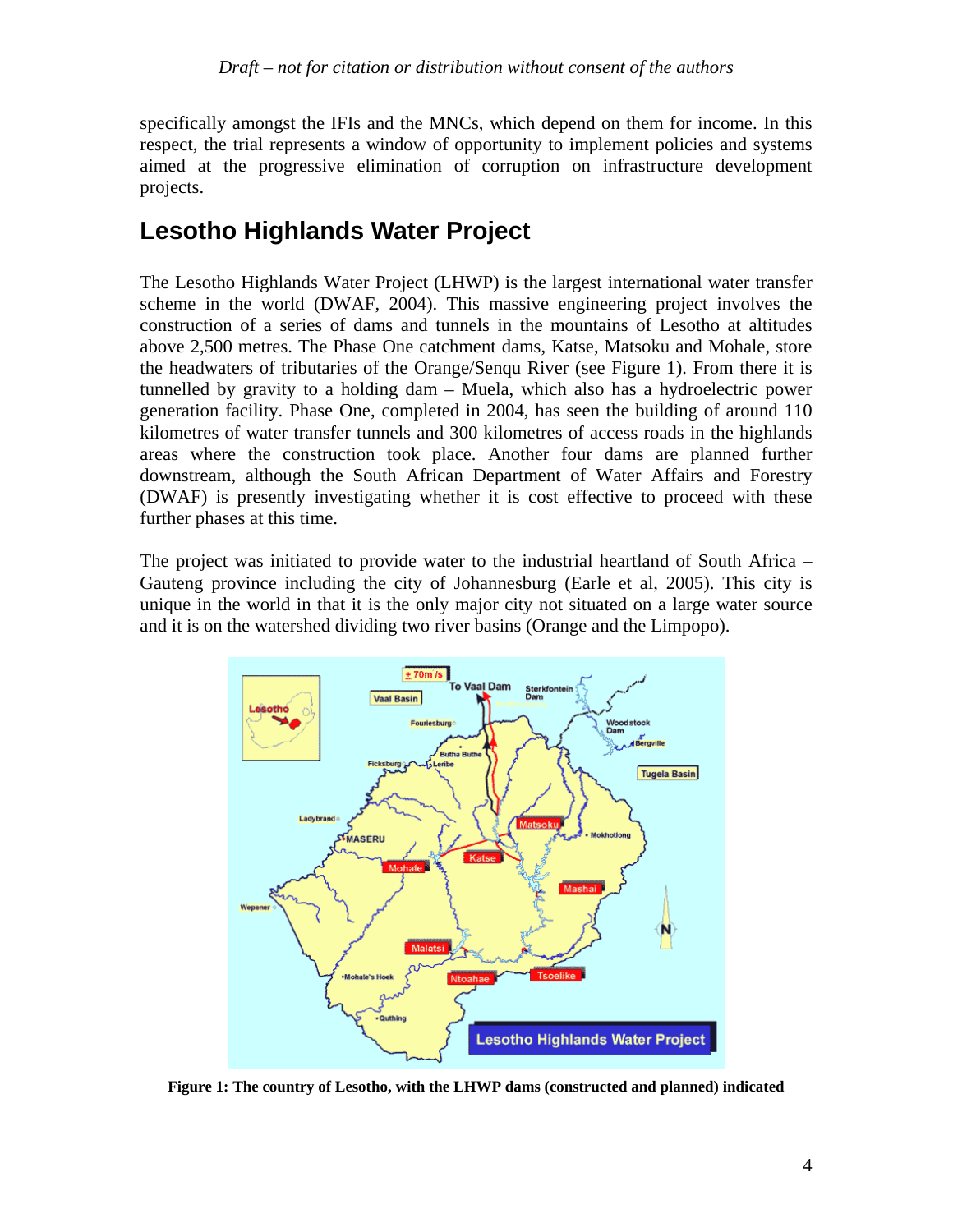The result is that water is continually draining away from the city. Water is pumped to the Johannesburg from the Vaal River, about 50 km away. Phase One of the LHWP has resulted in the transfer of around  $750$  million  $m<sup>3</sup>$  a year of water from Lesotho to South Africa, earning Lesotho enough in royalties (presently at around R220 million a year out of a GDP of \$700 million pa.) to cover all its foreign debt (Earle, 2005; Treaty, 1986, Croucamp, pers comm.. 2005). In 1986 the *Treaty on the Lesotho Highlands Water Project between the Government of the Republic of South Africa and the Government of the Kingdom of Lesotho* (hereafter referred to as the Treaty) was signed between South Africa & Lesotho. The Treaty aims to set in motion the process of enhancing the use of the water of the Orange/Senqu river through storing, regulating, diverting and controlling the flow of the river to deliver water to South Africa and generate electricity for Lesotho (Treaty, 1986).

The Treaty has four protocols covering in detail aspects of design, construction, operation and maintenance, and the institutional arrangements needed to manage such a complex project. Three institutions were created because of the treaty. The Lesotho Highlands Development Authority (LHDA), a parastatal<sup>3</sup> tasked with the implementation, supervision and maintenance of the LHWP, was created under Lesotho Highlands Development Order 23. The LHDA is governed by a board of directors but the day-today running of its affairs is in the hands of its chief executive (CE). The South African parastatal counterpart to the LHDA is the Trans-Caledon Tunnel Authority (TCTA), responsible for the components of the projects located in South Africa. Article Six (6) of the Treaty established the Joint Permanent Technical Commission<sup>4</sup> (JPTC), comprised of two delegations. Each delegation is to have three representatives from each country, with one representative from each delegation permanently based in Maseru (Treaty, 1986). Crucially the JPTC has the "right to subject to management audit, all those aspects of the management, organization and accounts" of the LHDA and the TCTA (Treaty, 1986: Article 9 (10)). Section 11 of Article 9 obliges both authorities to gain the approval of the JPTC for a variety of matters including the expenditure budgets of each authority, cost plans, operational plans, the design of Project Works and tender procedures. Of great importance to later events, Article 9 Section 11(g) includes the "appointment of consultants or contractors for the implementation, operation and maintenance of the Project as well as the issuing of variation orders and the settlement of all claims". It also has authority over all professional and technical staff appointments, although interestingly not over the appointment of the Chief Executives of the two authorities.

Masupha Ephraim Sole was appointed the first Chief Executive (CE) of the LHDA in November 1986. After completing his engineering degree in Canada, Sole joined the Lesotho public service in 1972 and had progressed to the position of Senior Engineer, Water Affairs at the time of his secondment to the LHDA. In the position of CE of a parastatal such as the LHDA Sole wielded considerable power and influence. His official

 $\overline{a}$ 

<sup>&</sup>lt;sup>3</sup> Parastatal: "having some political authority and serving the state indirectly" (Soanes, 2005). This is of importance in defining Sole's position as a public servant in the trial.

<sup>&</sup>lt;sup>4</sup> The JPTC was reconstituted as the Lesotho Highlands Water Commission in 1999, with much the same powers and *modus operandi* as before.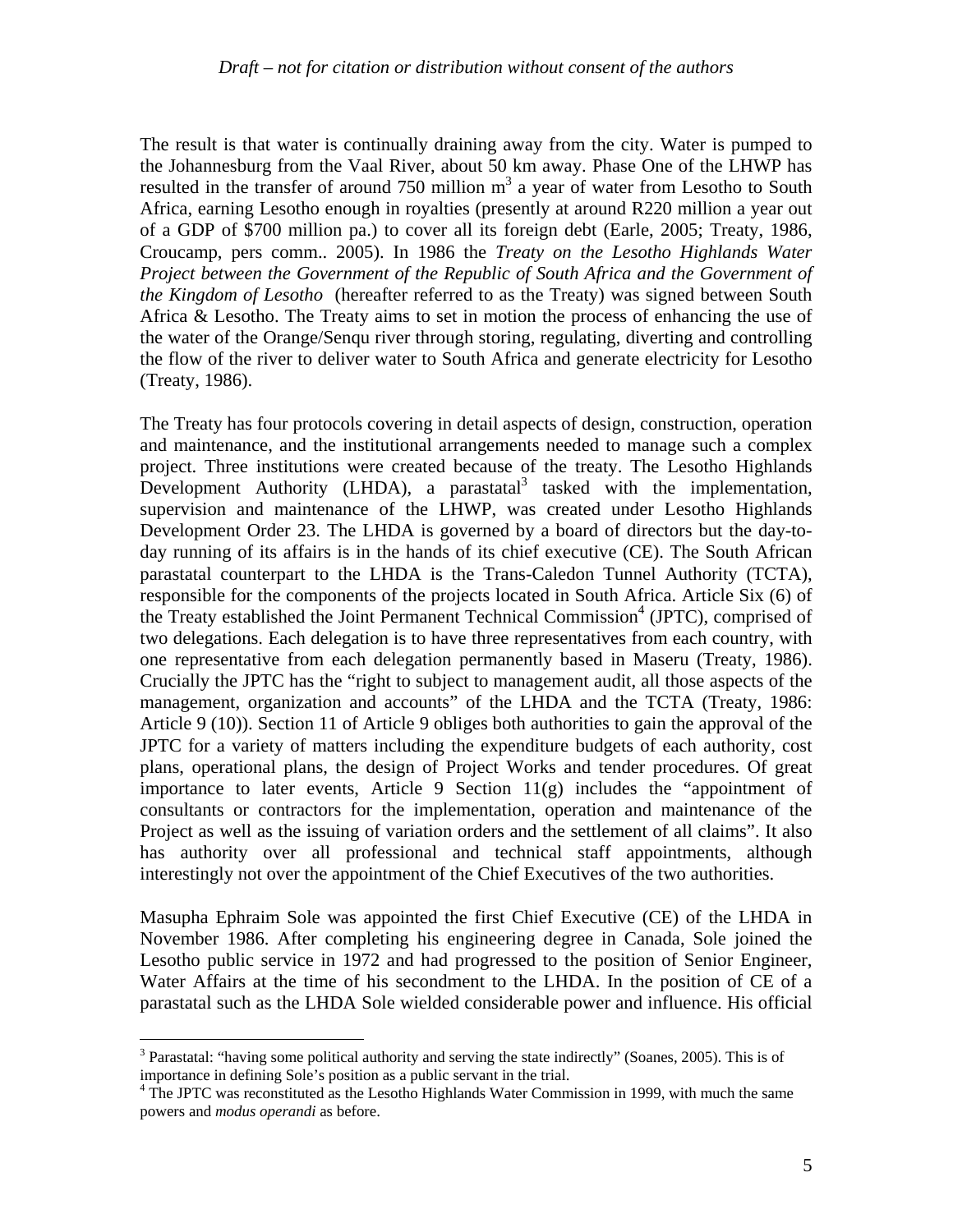annual salary of around M100,000, though not high by international standards, was around 44 times higher than the GDP per capita in Lesotho during the early 1990s. This also places in perspective the magnitude of the bribes he accepted. He was eventually found guilty of accepting M8,058,877 from various companies and intermediaries over a period of nine years (Rex vs. Sole, 2002a).

The LHWP was financed through a range of international finance institutions (IFIs) including the World Bank (WB), the European Investment Bank (EIB), the Southern African Development Bank (SADB), Banque Nationale de Paris, Credit Lyonnais, Dresdner and several Export Credit Agencies (ECAs) and the government of Lesotho (Darroch, 2003). As the apartheid government of South Africa was under international sanctions at the time of signing the treaty Lesotho applied for the financing from the WB and other EIBs. South Africa is responsible for the repayments of the loans – in this way keeping project financing charges down by avoiding having to make use purely of commercial banks. The construction of Phase One has been completed at a cost of about R13 billion (Croucamp, pers comm. 2005). The total cost of all the phases of the project is estimated at \$8 billion, although it is likely that this could be higher due to cost overruns and factoring in environmental and social remediation actions not a part of the original project design.

### **The Trials – an overview**

*"What of the perception of international investors who were or might be attracted to Lesotho? Will their confidence in investment be unaffected by the knowledge that undoubtedly one of the highest paid officials in Lesotho has been involved in corruption on a vast scale, extending over a period of nine years? Who can predict or measure the damage involved? Who can gauge the insidious flow of the poison of corruption?" -* Acting Justice Brendan Cullinan in passing sentence on Sole (June, 2002)

Much has been written about the various criminal trials surrounding the LHWP corruption case. The following overview benefits from the in-depth legal analysis provided by Barrister Fiona Darroch in her 2003 case study for Transparency International. In that case study she focuses on the criminal trial of Sole and the trial of Acres International (Canadian), analysing the various legal issues that emerged during the proceedings. Since that case study was completed, the Sole and Acres appeal judgements have been handed down and judgements against Lahmeyer Consulting Engineers (German) (including the appeal judgement) and Spie Batignolles (French) successfully completed.

Appendix 1 contains a summary of the key provisions of those trials that either have been completed or are in progress.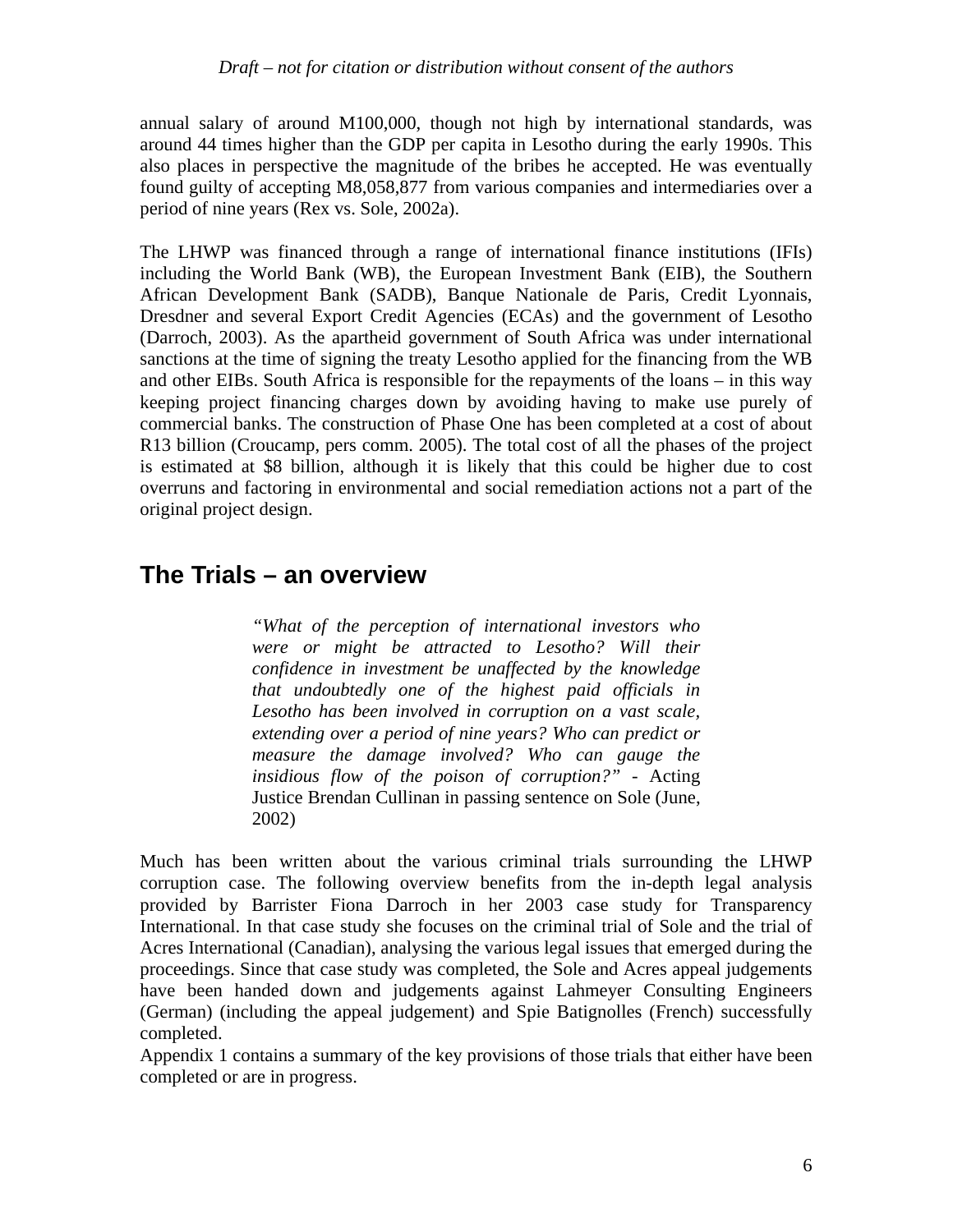Three key points to have emerged from the trials relate to:

- *Jurisdiction* on international projects it is usually not possible to prove where the bribery took place as the various actors come from different countries. The court deemed that the trials should be heard in Lesotho, as that is where the effects of the crimes were most felt.
- *Shared responsibility* both the briber and the bribee (bribe taker) are equally responsible and liable for prosecution. Thus, prosecutions did not end with the judgement against Sole, a national of Lesotho, but went on to convict successfully the international companies who offered him bribes – an international first.
- *Definition of bribery* the offering of unlawful remuneration to or the acceptance of remuneration by a public official for action or inaction on their part. The crime is deemed committed when the agreement is reached – irrespective of whether the agreed to action or inaction is indeed carried out.

The above points will echo through much of the trial process described below.

Sole's troubles began, although he would not have suspected it at the time, with the end of military rule in Lesotho in 1993. The government, democratically elected that year, took steps towards improving governance in the country, promoting transparency and accountability. By that time rumours of mismanagement within the LHDA had begun to surface – relating to both financial issues as well as staff appointments. Many of the Basotho staff felt they were being sidelined by foreign engineers on the project and were not being trained to take up positions of increasing responsibility as what was meant to happen under the management contracts entered into with some of the consulting engineers (Rex vs. Sole, 2002a). The Minister of Natural Resources called for an audit into the affairs of the LHDA. This initial audit was conducted by Ernst and Young and identified several administrative irregularities. This resulted in personal audits of Sole and Mr Reatile Mochebelele (Lesotho's Chief Delegate to the JPTC), during which time both were suspended form their positions.

While Mochebelele's name was cleared by the audit and he was reinstated, Sole's affairs were found not to be in order. He had abused the housing scheme of the LHDA, charged personal expenses as if they were work related, taken his wife overseas at LHDA's expense, and provided jobs for members of his family (Darroch, 2003). The identification of these irregularities (the term "fraud" was not being used at this stage) resulted in the Minister deciding to embark on a full-scale disciplinary enquiry into Sole's affairs at the end of 1994. While the enquiry was taking place Sole launched a court challenge to the Minister's powers to hold such an enquiry. Sole contended that the Minister had no mandate to launch an enquiry as Sole's appointment was made under the Treaty. Sole lost the court battle as well as being dismissed by the Minister in October 1995. In January 1997 he also lost a court challenge against his dismissal, effectively ending his influence at the LHDA (Rex vs. Acres, 2003).

Two significant points emerged from the disciplinary enquiry:

1. Sole was clearly living beyond his means. His cars, houses, gifts and travel arrangements are classic "red flags" signifying irregularities (Darroch, 2003).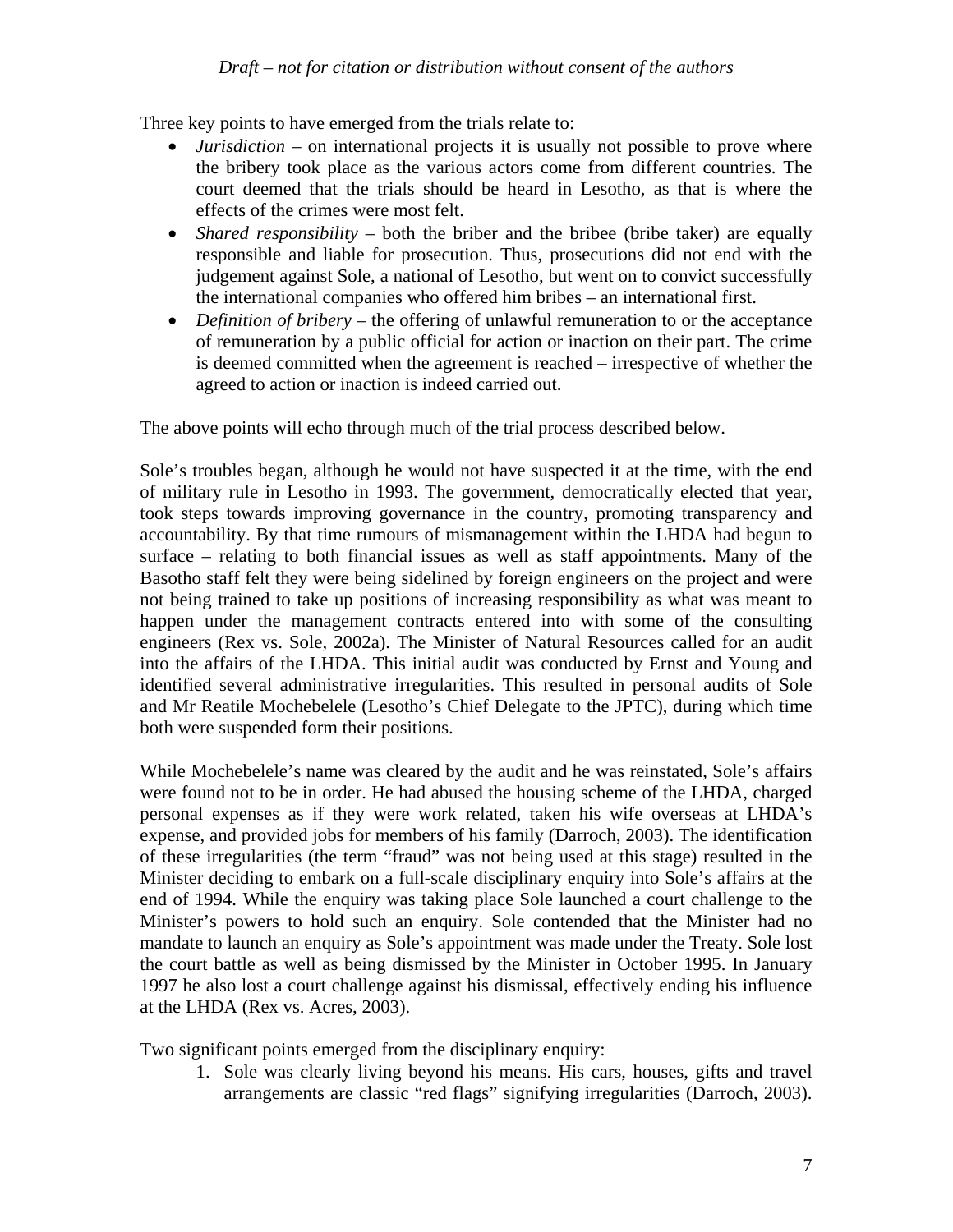Private wealth aside it was highly unlikely that a civil servant in Lesotho would be able to afford the standard of living he displayed purely on a legitimate income.

2. Sole had, over and above his private use of LHDA funds, cost the LHDA substantial sums through bad management of contracts.

The two contracts in question were 129a (Muela Power Station civil work) and 129b (Muela Dam infrastructure and operations building). According to Darroch "there were alleged irregularities concerning the awards of both these contracts:

- In the tenders for 129A, the lowest tenderer had been a company called Skanska. MHPC's tender contained a modification which had not been revealed when the tenders were opened, but which had the effect of reducing its tender price. Contract 129A was awarded to MHPC, with the result that the African Development Bank withdrew from sponsoring the contract, and the LHDA was obliged to finance the work with commercial loans
- In the negotiations which arose from 129B, MHPC required the escalation clause to be applied before, rather than after the deduction of advance payments, which had the effect of increasing the contract price. The LHDA negotiating committee refused to agree to this, as it would have been unfair on the unsuccessful companies who had tendered on the basis that escalation clause should only be applied after the advance payments had been deducted. The MHPC responded by going over the heads of the negotiating committee, dealing directly with Sole, who signed the letter of acceptance. The European Commission, the sponsor for the contract, refused to pay the amount by which the contract was now increased, and again the LHDA had to finance that part of the contract elsewhere" (Darroch, 2003).

In an effort to recoup some of the lost money the Minster decided to proceed with civil proceedings against Sole. This trial started in 1996 and had the important effect that Sole's private banking records would now be examined, through the exchange of documents relevant to the trial – a process known as "discovery" (Penzhorn, pers comm. 2005). Thus, the court compelled Sole, on LHDA's request, to reveal all his banking records. Once he had done this his Maseru bank manager was subpoenaed and indicated that Sole had a bank account in Ladybrand, South Africa in addition to the ones he had declared to the court. The records for this account were produced in court in April and May of 1997 and led to bank accounts at the Union Bank of Switzerland, Zurich and an account in Bloemfontein, South Africa being identified (Darroch, 2004). Sole claimed, in a sworn affidavit, that he did not have any accounts in Switzerland (these being difficult for the prosecution team to gain access to).

This could have been the end of the trail, as the South African bank accounts contained relatively little of interest to the prosecution team and amounted to little more than a breach of Lesotho's foreign exchange regulations (Penzhorn, pers comm.. 2005). Swiss banking regulations are notoriously protective of accounts held in that country. However, by the mid 1990s, in the wake of the banking scandal involving Swiss banks secretly holding onto bank accounts of World War Two victims, a degree of transparency had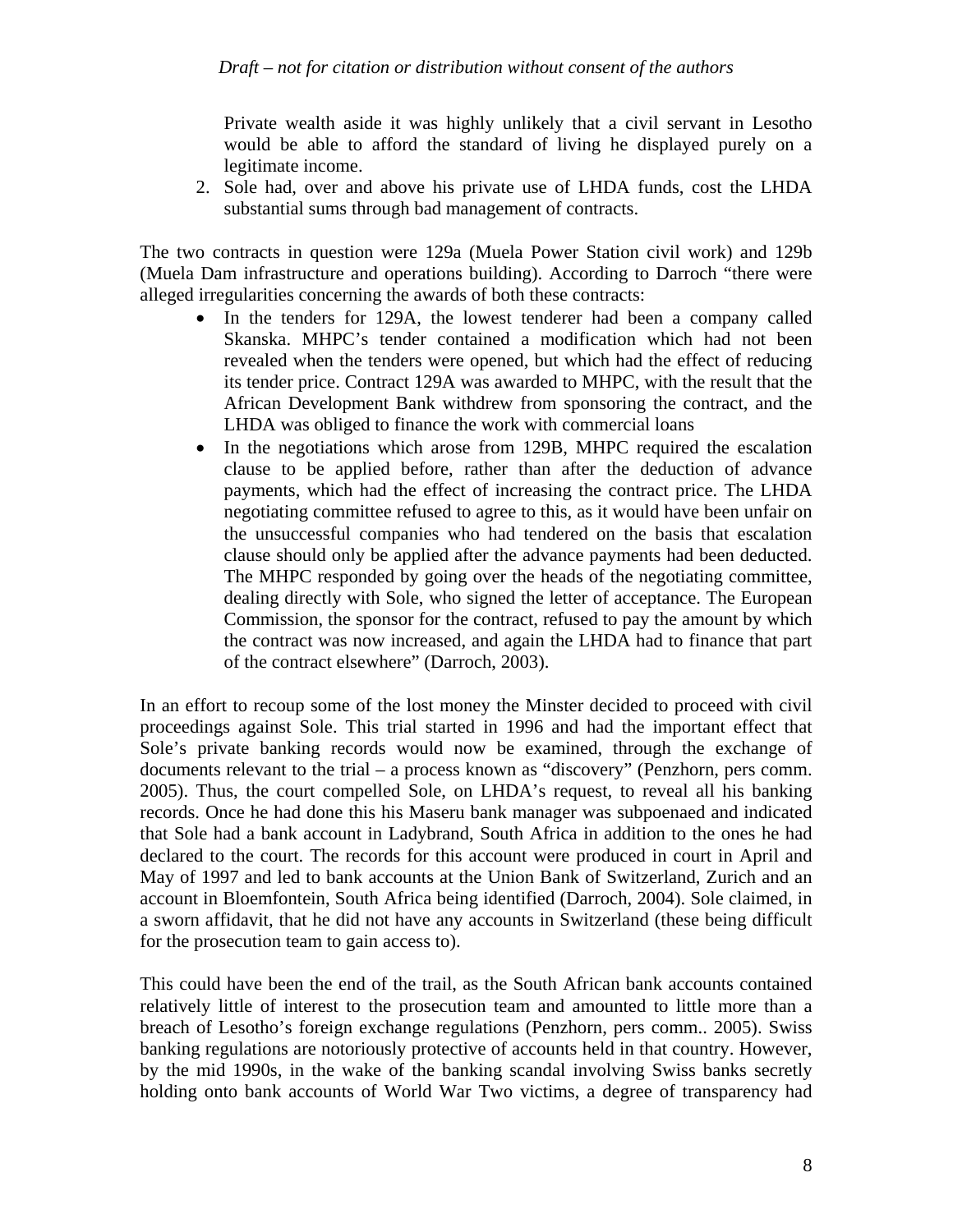been introduced in that country's banking laws. The Lesotho prosecution team made an application in August 1997 to have Sole's Swiss banking records handed over to them. For such an application to be considered under Swiss banking law a sound evidential basis in law needs to be demonstrated – one cannot trawl through everything in the hope of finding something of relevance. The Swiss authorities were extremely helpful in proceeding efficiently with the matter, with the Swiss magistrate, Mme Cova, ruling in 1998 that the accounts be disclosed. Sole as well as most of the contractors and consultants working in Lesotho on the LHWP fiercely contested this ruling and the application process preceding it. They lost their appeal against the handing over of the banking records and early in 1999 they were presented to the Lesotho ambassador.

Securing the Swiss banking records of Sole, and later on those of intermediaries and the companies, was the crucial breakthrough for the anti-corruption prosecution (Penzhorn, pers comm. 2005). This allowed the prosecution to conclude successfully the civil case as they had proved Sole had large amounts of money, outside the country, he had not declared. In October 1999 the court awarded damages of M8.9 million in favour of the LHDA.

Sole's problems were only just beginning. Not only had he contravened foreign exchange regulations of the country on a large scale, lied under oath to the court and been forced to pay over most of his wealth, but he was in July 1999 also charged of the common law offence of bribery – a criminal matter. One cannot help but wonder at this stage if Sole had any regrets for initially challenging his dismissal in the courts – in so doing provoking more in-depth analysis of his affairs. As was acknowledged by Cullinan AJ during his sentencing of Sole "the accused was a hard-working, efficient and popular Chief Executive, who, as part of a team, was instrumental in raising finance to in part fund the Project, and in particular whose persuasive influence in respect of Lesotho's independence in the matter of hydropower, ultimately saw the construction of the Muela Hydropower Station" (Rex vs. Sole, 2002b). This was no "lame duck" official – it was a highly driven and technically competent professional – making his fall from grace all the more devastating. By now, Sole had exhausted all his assets, including his foreign funds and lost his house. He made an application for legal aid, which was granted – partly in the interests of a fair trial. The criminal proceedings against him went ahead with the government paying for both his prosecution as well as his defence.

The first two criminal trials – Sole's and Acres' – have justifiably attracted the most attention, discussion and analysis. Many of the issues that were dealt with at these trials have become precedents for the ensuing trials. The Lesotho Prosecution Authority realised from the outset that the trials were going to be contentious and fiercely resisted by the defendants, making the process protracted and expensive. An expatriate judge was brought in specifically for the trials – Judge Brendan Cullinan, a former Chief Justice of Lesotho. The first reason for doing this was that the cases were of such a high profile – large MNCs well known internationally and in their domestic markets would be vulnerable to the damage prosecution would do to their reputations. With the stakes so high it was to be expected that the accused companies would do everything they could to obstruct prosecution. An experienced judge was thus necessary to command credibility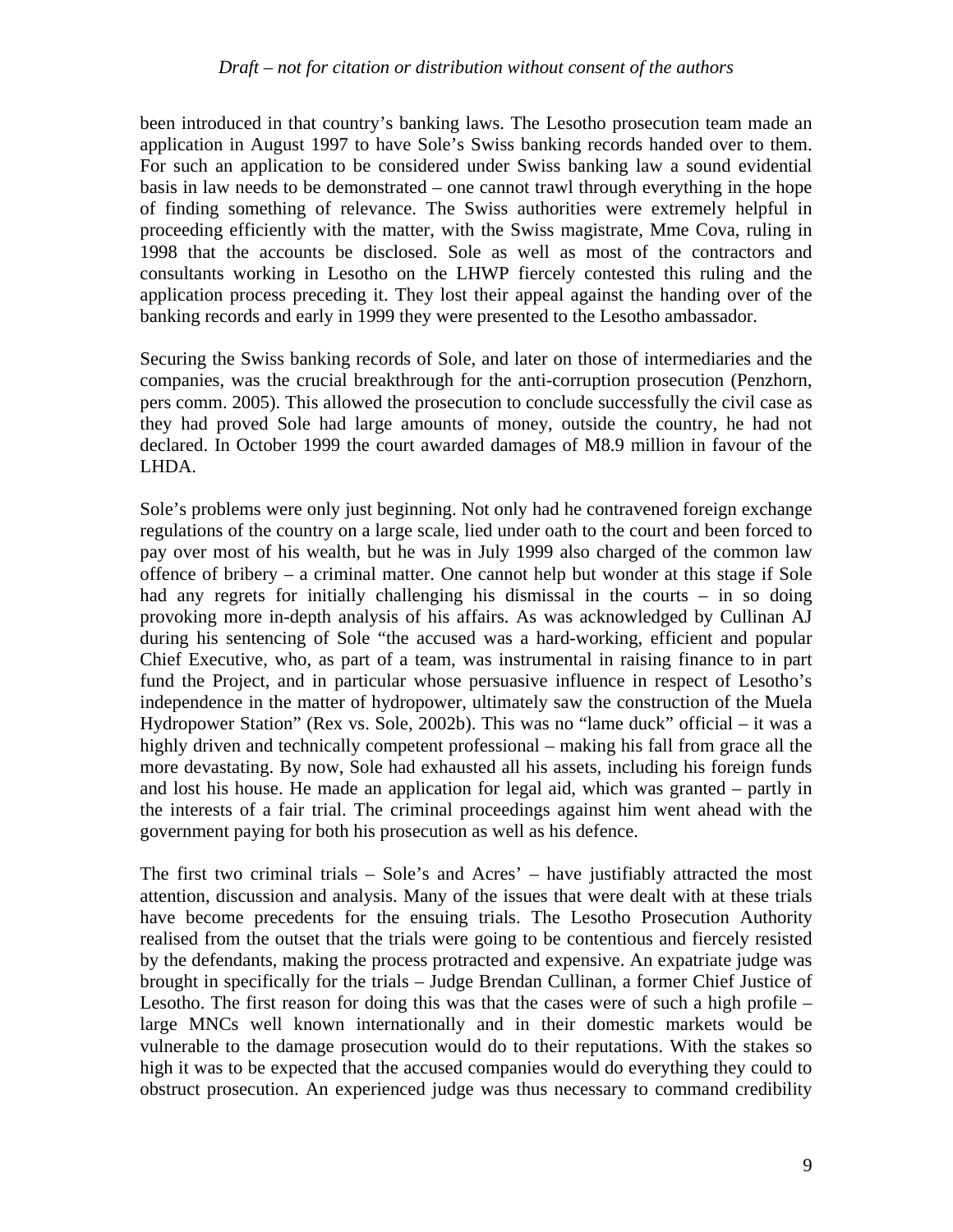(due to his long experience) and who could provide comprehensive rulings in a relatively short space of time. Second, having a judge outside of Lesotho preside over the trials would dispel any suggestion of corruption or government interference. In this way the defendants could not claim they had not had a fair trial (Darroch, 2003).

Darroch identifies four important issues, which needed to be settled prior to the individual trials taking place. The four issues are pertinent to the subsequent trials and judgements as the pattern and methodology employed by the subsequent bribers is almost the same as that described in the first trials. The four issues identified by Darroch are:

- *Citation* whether the company should be named on the indictment. Both Acres and Lahmeyer claimed that it was not the corporations which had to be cited, but rather the authorised representatives of their companies. If they had succeeded it would have proved difficult to gain extradition orders for the employees (or exemployees in the case where a person had left the service of the organisation) to stand trial in Lesotho. Cullinan AJ ruled that it should indeed be the companies who are cited.
- *Joinder* who appears on the indictment to be jointly tried with other defendants. Most of the defendants insisted on being tried separately – claiming they were being accused of separate offences. The defendants were successful in this application and thus each of the 19 accused would be tried separately, adding to the length and costs of the trial process.
- *Bribery* what are the elements of the offence, which have to be proved by the prosecution? Bribery, in the Roman-Dutch law of South Africa (also followed in Lesotho) is a common law offence. Thus there is not one clearly spelled out definition of bribery – previous cases and judgements have to be studied for guidance on how to handle the case at hand. For this purpose Cullinan AJ referred to a 1919 definition of bribery in the South African Criminal Law and Procedure:

"It is a crime at common law for any person to offer or to give to an official of the State, or for any such official to receive from any person, any unauthorised consideration in respect of such official doing or abstaining from or having done or abstained from, any act in the exercise of his official functions." (Darroch, 2003).

Furthermore, Cullinan AJ deemed that for the crime of bribery to be proved the following elements need to be found common to both briber and bribee:

- 1. Unlawfully
- 2. Intentionally
- 3. A state official
- 4. Offering or agreeing to give or take any consideration
- 5. In return for action or inaction by the bribee in an official capacity.

Defence council for Sole argued that he was no longer a public official while working for the LHDA and thus should not be the subject of bribery charges. Cullinan AJ ruled however that as he was seconded by the Minister to perform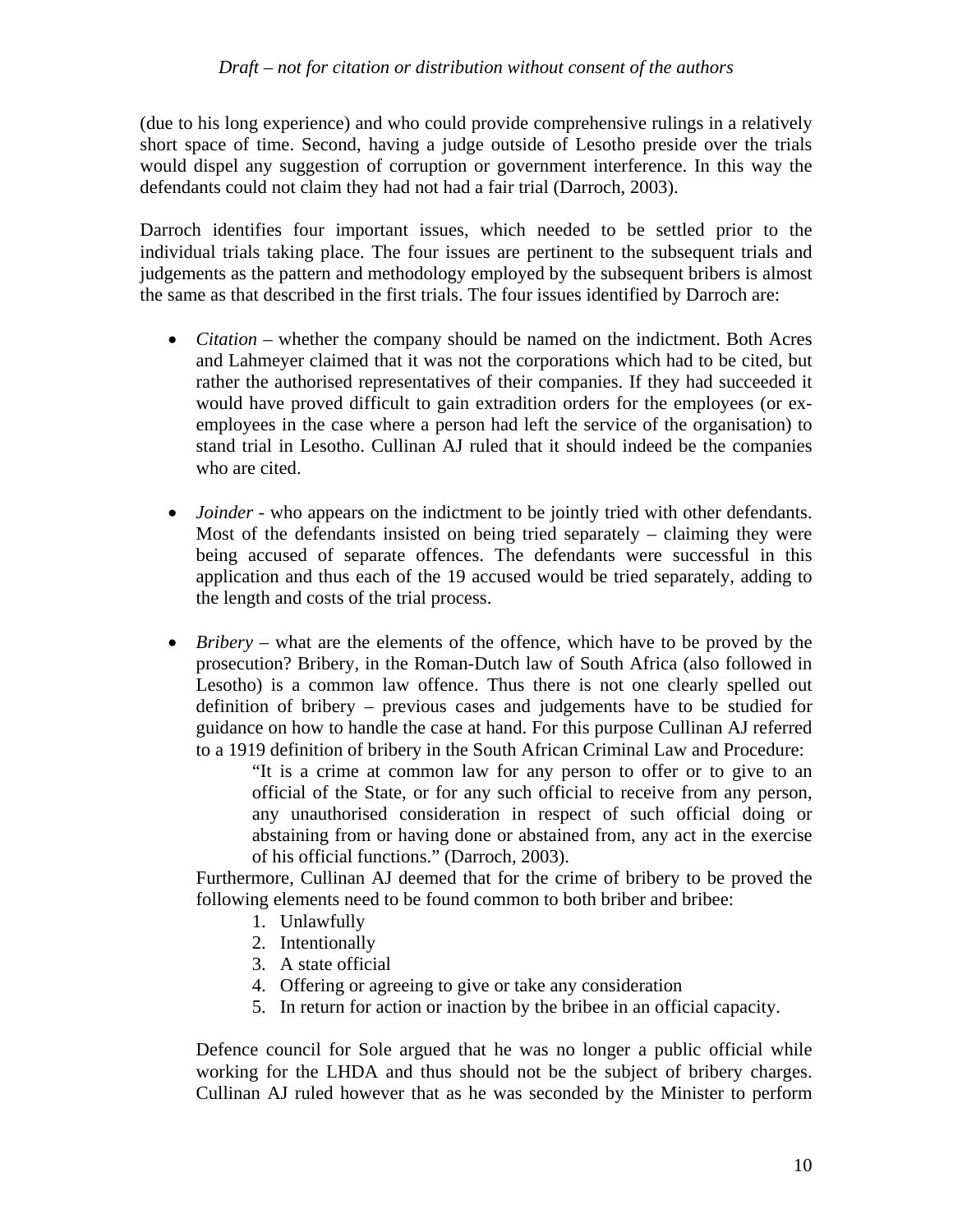#### *Draft – not for citation or distribution without consent of the authors*

duties representing the state on a parastatal he was indeed still acting as a public official. He also ruled that the offence of bribery had been committed once the agreement is made. Thus, no action or inaction was necessary to prove that bribery had in fact taken place – the mere offering and accepting of a sum of money is sufficient. The offence is committed by both the briber and the bribee and they are thus both liable to prosecution.

• *Jurisdiction* – should the case be tried in Lesotho or another country? The defence argued that the High Court of Lesotho did not have jurisdiction to try the matters as it could not be proved where the agreement to make and accept a bribe had taken place. The payments were made mainly in Switzerland – outside the Lesotho High Court's jurisdiction. To settle this issue Cullinan AJ gave a review of several cases where jurisdiction was an issue (one involving a collision of a French ship with a Turkish ship in international waters and another involving a case of a blackmail letter posted in England to a person in Germany, see Darroch, 2003). He decided that even if payment was made outside Lesotho it was made with the expectation that Sole would exercise his influence in Lesotho, in favour of the contractor. Thus the impacts of the bribery would be felt in Lesotho, no matter where the agreement or the payment was made and therefore the Lesotho High Court did indeed have jurisdiction over the cases.

Sole was charged on 16 counts of bribery and two of fraud. According to Darroch "the indictment now alleged that :

- 1. Sole was a civil servant, in the employ of the Lesotho Government, and therefore a public official. Whilst retaining that status, he was seconded to the LHDA as its Chief Executive Officer. HWV, Sogreah, Spie Batignolles, LHPC, ABB Germany, ABB Sweden, Lahmeyer, Acres, Dumez, Gibb, Cegelec and Coyne were contractors and/or consultants who were contractually involved in the building of the LHWP.
- 2. The counts of bribery arose from

(a) payments made by those contractors and consultants to Sole, into his Swiss bank accounts, either directly or through intermediaries, intended for his benefit in Lesotho, which money he then transmitted to Lesotho, either directly or through South Africa.

(b) Contracts negotiated, concluded and executed in Lesotho by the contractors/consultants, from which they would benefit

(c) Variation orders and/or contractors claims arising out of those contracts

(d) Payments made or to be made, by the LHDA to those contractors/consultants under those contracts, payments being made, initiated or authorised in Lesotho.

3. On a series of occasions, within certain periods, but on unknown dates, the contractors/consultants offered payments to Sole, in return for him exercising his influence/powers in his official capacity to further their private interests, which payments Sole accepted." (Darroch, 2003)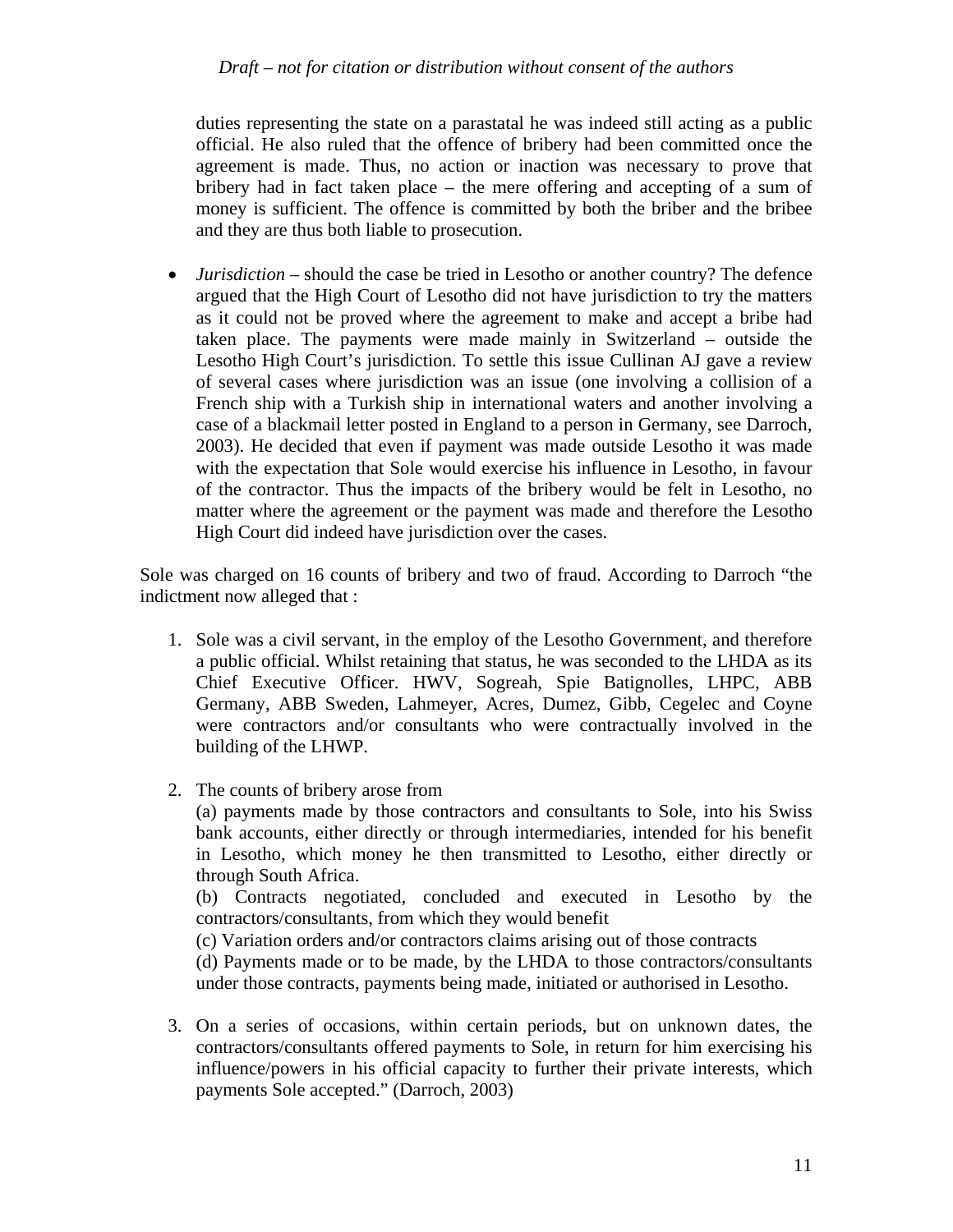#### *Draft – not for citation or distribution without consent of the authors*

A forensic accounting expert, Jean Roux, from PriceWaterhouseCoopers (PWC), Forensic Services (PTY) was called as expert witness for the prosecution. Roux had performed a detailed analysis of Sole's banking records and produced a summary of who had been paid how much and by whom. This showed a total of M8,058,877 being paid to Sole over a period of nine years. Most of this was paid to him via one of the intermediaries (representative agents referred to in the Introduction of this paper) – Cohen, Du Plooy or Bam (see Appendix 1 for details of the amounts involved). The complex web of payments from the companies concerned through one of the intermediaries to Sole showed a pattern. Payments made to one of the intermediaries by a contractor on the project were within a matter of days usually followed by payments to Sole's Swiss bank account. In the case of Du Plooy and Bam, the percentages were constant – a 50 percent split by the former, while Bam paid 60 percent to Sole. Cohen paid varying and much smaller percentages over to Sole (Rex vs. Sole, 2002a).

The prosecution managed to show beyond reasonable doubt that the above web of transfers amounted to bribery, the bribes being offered by the companies involved, via the intermediaries, and accepted by Sole. In return, the companies were favoured in the bidding process – although it was not necessary to have to demonstrate this as the act of bribery is performed on agreement to a bribe. In fact, it was acknowledged by Cullinan AJ that in Phase One of the project it would appear that the work was indeed carried out to the specified standards (Rex vs. Sole, 2002b). This may have been the case, but the effect of the bribe payments would have been to add to the cost of the contract – a cost borne by the water users in Gauteng, South Africa. Sole was convicted on 11 counts of bribery and two of fraud (relating to fabricated expense claims while on an overseas trip). He was sentenced to 18 years imprisonment, reduced to 15 years on appeal. He has remained silent throughout his trial and subsequently, leading to speculation that he is protecting someone.

In the case of Acres it was the "sole sourced" Contract 65 which was proved to have been unfairly awarded. Contract 65 was funded by the World Bank and involved the provision of technical assistance services by Acres to the LHDA. These services related to the establishment and implementation of the construction contract for Katse Dam, transfer tunnels and delivery tunnels. The contract was not put out to tender and was awarded to Acres, without the necessary approval from the JPTC – as Sole was meant to do under Article Nine of the Treaty (Treaty, 1986).

The core of the prosecution's argument was that monies transferred to Bam by Acres were in fact intended, knowingly on the part of Acres, to bribe Sole. Acres was accused of two counts of bribery Count 1 for CAD 493,168.28 and Count 2 for CAD 188,255.48. Prosecution claimed that the representation agreement (RA) was a facade intended to provide a cover of legitimacy should the matter ever be investigated. The RA usually sets out a list of services which the agent is to perform for the contractor. They usually have a "no duck – no dinner" clause – if the agent is not successful in assisting the contractor secure the contract being tendered for the agent receives no payment. This is a classic red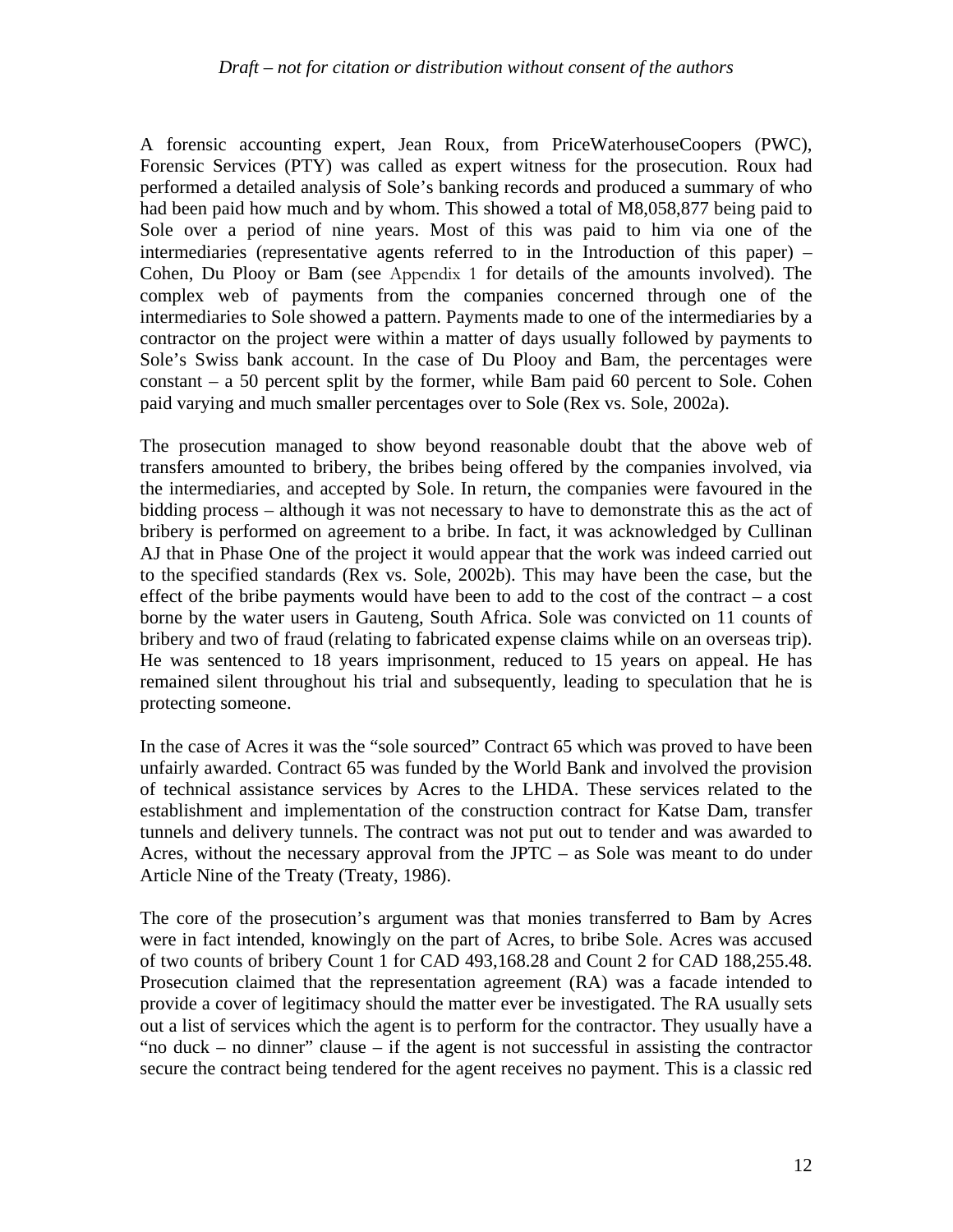flag signalling possible corruption and is treated with great scepticism when found in an RA (Penzhorn, pers comm. 2005).

The services which Bam was to provide in terms of the RA were:

- 1. Keep Acres informed of all developments with respect to the services.
- 2. Keep Acres informed of general conditions and developments in Lesotho which could affect Acres interest in undertaking the services of which could adversely affect Acres ability to complete the services in a fully effective manner.
- 3. Make Acres known to and assist if necessary in registering Acres with appropriate agencies and staff
- 4. When requested by Acres, collect appropriate documents and information for forwarding to Acres.
- 5. Promote Acres interest in Lesotho by presenting brochures and other publicity material to appropriate officials
- 6. Assist Acres in seeking, negotiating and securing a contract or contracts in Lesotho for the performance of the services.
- 7. Assist Acres in the conduct of business, financial and other affairs of Acres in Lesotho so as to meet the legal requirements of the Government of Lesotho and properly and lawfully to minimize taxes and other public impositions to be met by Acres
- 8. Provide to Acres support facilities in regard to office, secretarial, accounting, banking, telecommunication and other such matters as mutually agreed from time to time.
- 9. Assist Acres maintain good relationships with LHDA and assist in expediting payments due to Acres in accordance with its Agreements with LHDA.

Appearing in Darroch, 2003; "Michael Davies, Q.C, Chairman, Committee on Corruption and Bribery, of the Canadian Council for International Business sets out a helpful and comprehensive list of potential red flags which could emerge during the exercise of due diligence by a corporation in evaluating a potential representative, where the candidate:

- does not reside in the same country where the customer or the project is located.
- does not have any significant business presence within the country
- represents other companies with a questionable reputation
- requests that commissions be paid into a third country or to a numbered bank account or to some other person
- requires payment of the commission, or a significant portion thereof in advance of, or immediately upon, award by the customer of the contract to the company
- claims that he can help secure the contract because he knows all the right people
- has a family or other relationship that could improperly influence the customer's decision; or
- arrives on the scene just before the contract is about to be awarded.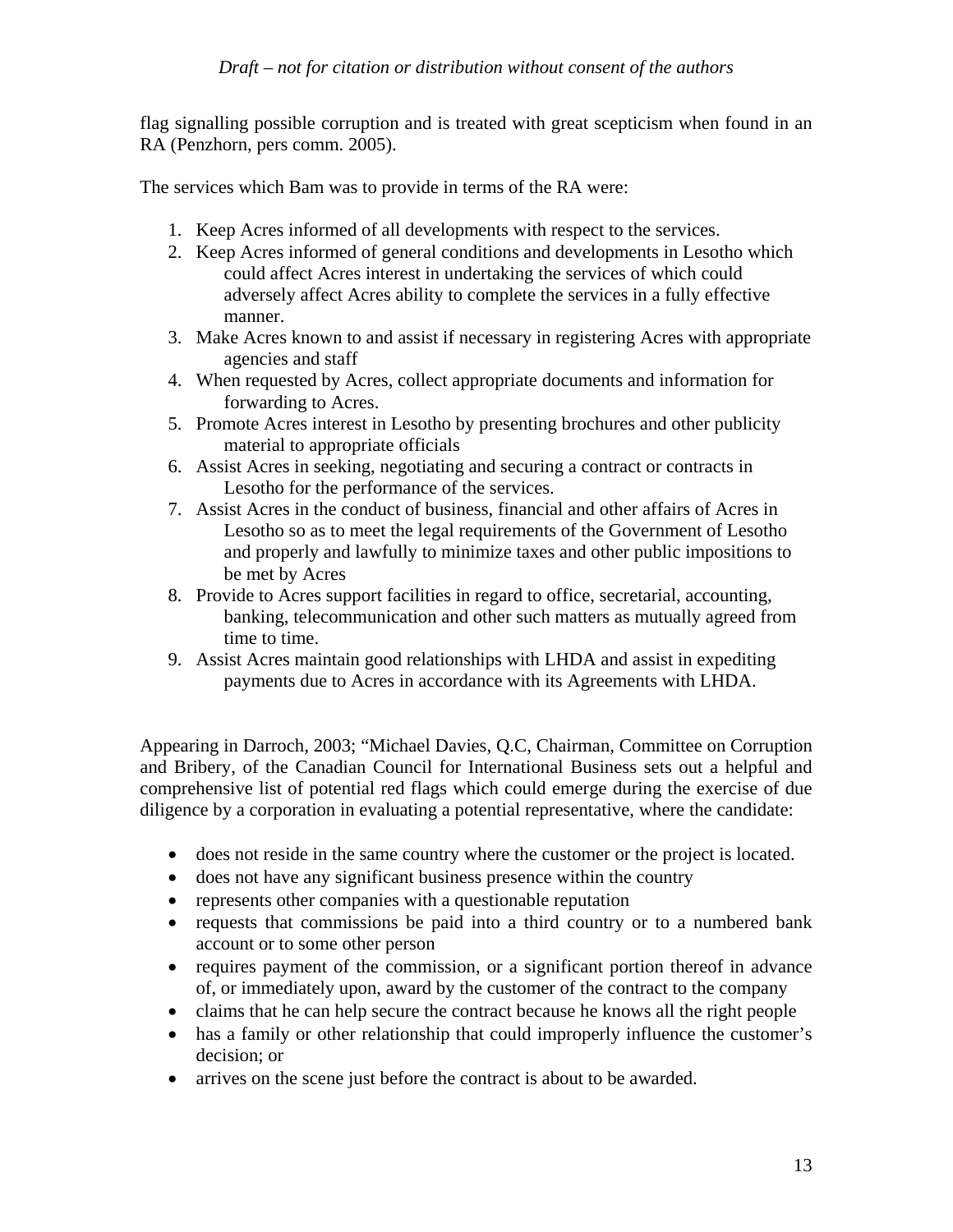The RA with Bam sets off many of the above red flags. He was living and working in Botswana during the period of his agreement with Acres and, most crucially, during the awarding and negotiating of Contract 65. He wanted his payments made to secret Swiss bank accounts. The value of the services was out of all proportion with the payment he was receiving for them. Acres already had a longstanding relationship with the LHDA and had seconded several high-ranking staff to work with the LHDA under Contract 19 (most notably Mr Witherell a Director of Acres who was in the position of Assistant Chief Executive of the LHDA at the time). He had such RAs with several other contractors – claiming to be representing their interests in Lesotho, pointing to a possible conflict of interest. In addition, work started on Contract 65 even before it was signed. This would have placed Acres in a highly risky financial position as they were incurring costs while not having any legal guarantee, of being granted the project. What would have made them so certain that they would be granted the contract?

The Swiss banking records showed that Acres was paying Bam on a monthly basis. Bam had been transferring 60 percent of the funds he received from Acres as a monthly "honorarium" to Sole (Rex vs. Acres, 2003). From January 1997, the regular payments to Bam from Acres dropped to 40 percent of their previous amount. The payments from Bam to Sole ceased. January 1997 happens to be the period when Sole's appeal against his dismissal was lost. The Acres' defence team argued that this was a coincidence, and that their payments to Bam were reduced because of a change in the nature of the services he was providing (ibid).

The trial judge, Hon Lehohla, stated that the pieces of evidence taken one at a time may admit an innocent interpretation, but taken as a whole lead to an overwhelming proof of guilt. He found Acres guilty on two counts of bribery and fined the company M22,058,091. On appeal, this was reduced to one count of bribery and a fine of M15,000,000. This has now been paid by the company.

Lahmeyer was the next company to have charges of bribery brought against it. Their trial proceeded in much the same way as the Acres trial described above. During the period in question Lahmeyer had been involved in securing Contract 46 – the construction of the delivery tunnel from Muela storage dam to the outflow in South Africa. This contract was also funded through the World Bank. The alleged amount of the bribes paid by the company to Sole via Bam was M2,300,000 – a similar amount to what Acres had paid. Lahmeyer was found guilty on 7 count of bribery and fined M10,650,000. This was appealed by the prosecution, with the final judgement being against Lahmeyer on nine counts of bribery and sentencing them to a fine of M12,000,000 (Rex vs. Lahmeyer, 2004). The fine has been paid in full by the company.

Next was the case brought against Spie Batignolles (now Schneider Electric). A complicating factor in this case was the merger between Spie Batignolles and Schneider Electric SA in 1995. The new company (Schneider Electric) claimed it had been cited incorrectly. According to Moran et al "Specifically, on 19 May, 1995, Spie Batignolles had entered into a 'contribution and divestment agreement', with a French company called Gesilec. By the terms of the agreement, Spie Batignolles divested itself of all its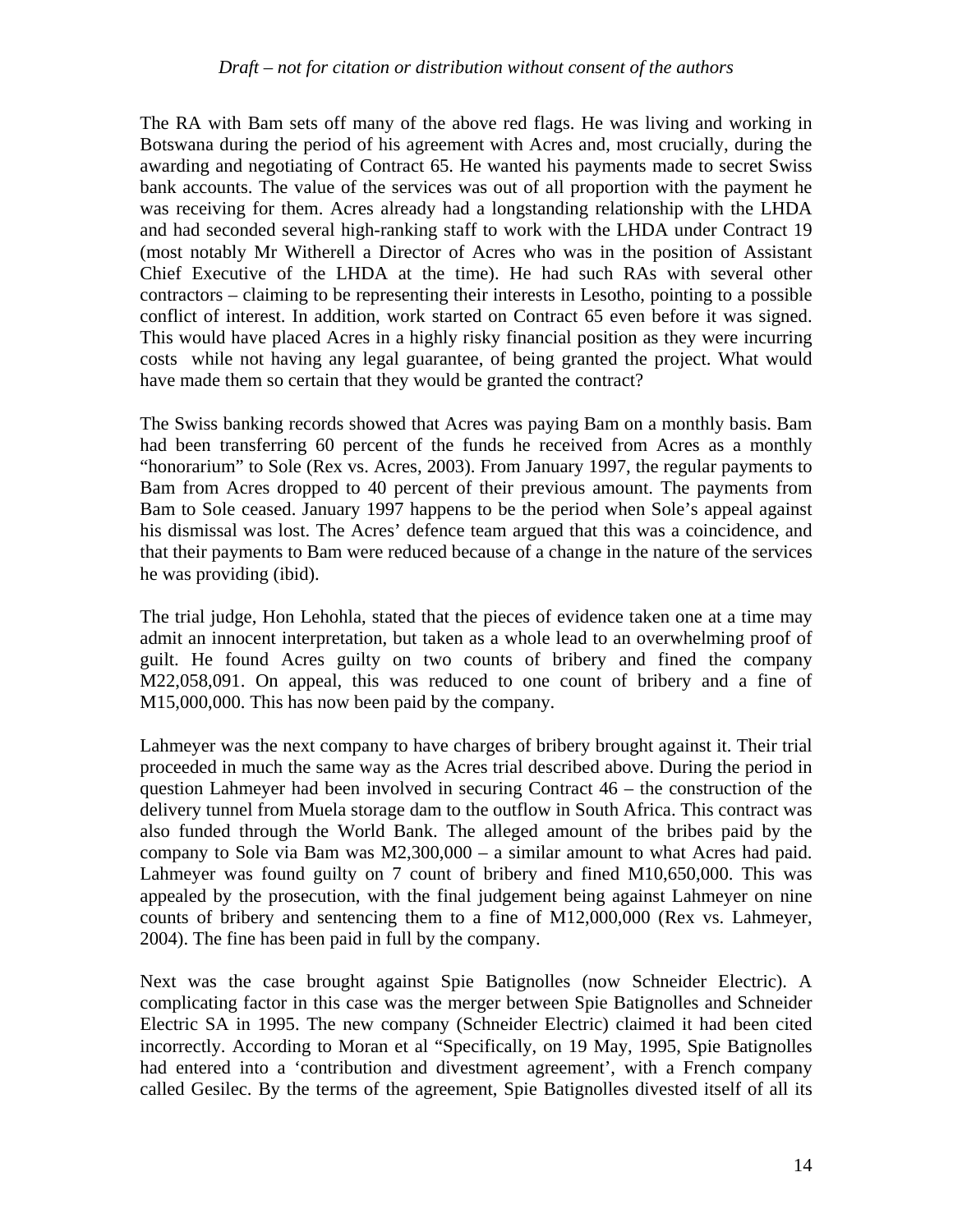assets and liabilities, into 'Gesilec', which renamed itself Spie Batignolles, on 27 June 1995. On the same date, the original Spie Batignolles, now merged with another company, namely Schneider SA, the new company assuming the name Schneider Electric SA. Crucially, before making any of these moves, it made no attempt to dissociate itself from any partnership agreements in Lesotho. The consequence was that the arguments which it deployed to avoid prosecution were all doomed to failure" (Moran et al, 2004). This manoeuvring, though legal, presented a particular challenge to the prosecutors and would seem to have been carried out as a defensive action to avoid being brought to trial on corruption charges. The name change process took place at just about the same time as Sole's fall from grace.

The Lesotho prosecution team received assistance from OLAF, the EU's specialist anticorruption unit to prove that the original Spie Batignolles had become Schneider Electric SA and that it was responsible for the original company's past actions. Once this issue had been settled in court through a judgement by Nomngcongo J the company pleaded guilty on 16 counts of bribery involving the payment of M16,000,000. It had paid these bribes to Sole via Max Cohen as an intermediary in much the same way as the above companies used Bam. It was fined M10,000,000 in February 2004.

The final trial completed to-date is that of Jacobus Michael Du Plooy of South Africa. He was originally indicted in March 2001 for his part in securing bribes for Sole from a consortium called HWV. This joint venture was led by Impregilo of Italy and included Keir International of the UK. The contract involved was number  $123 -$  the construction of the Katse Dam (the largest single contract of the project). The prosecution alleged that he received \$1,139,000 from HWV, about half of which he paid over to Sole. Several requests were made to Du Plooy to turn Prosecution witness. He refused to do this and later stated that he feared for his life if he should testify. This was in fact one of the mandates of the prosecution team – to try to get as many accused as possible to testify – in an effort to uncover all the components to the case (Penzhorn, pers comm.. 2005). Finally, in September 2003 he pleaded guilty to the charge and was sentenced to three years imprisonment or a M500,000 fine, which he chose to pay. He is presently assisting the prosecutors in their cases against other accused.

Charges of bribery have been brought against Impregilo for its role (as lead contractor) in bribing Sole. It is likely that they will be using a similar defence to that used by Schneider Electric SA – that they have been incorrectly cited.

New charges of bribery have recently been brought against Lahmeyer in a second case involving the company. This time it is alleged that the company Lesotho's Chief Delegate to the Highlands Water Commission (formerly the JPTC), Mr Reatile Mochebelele. It is alleged that the bribes totalled in excess of M1,000,000.

# **Discussion**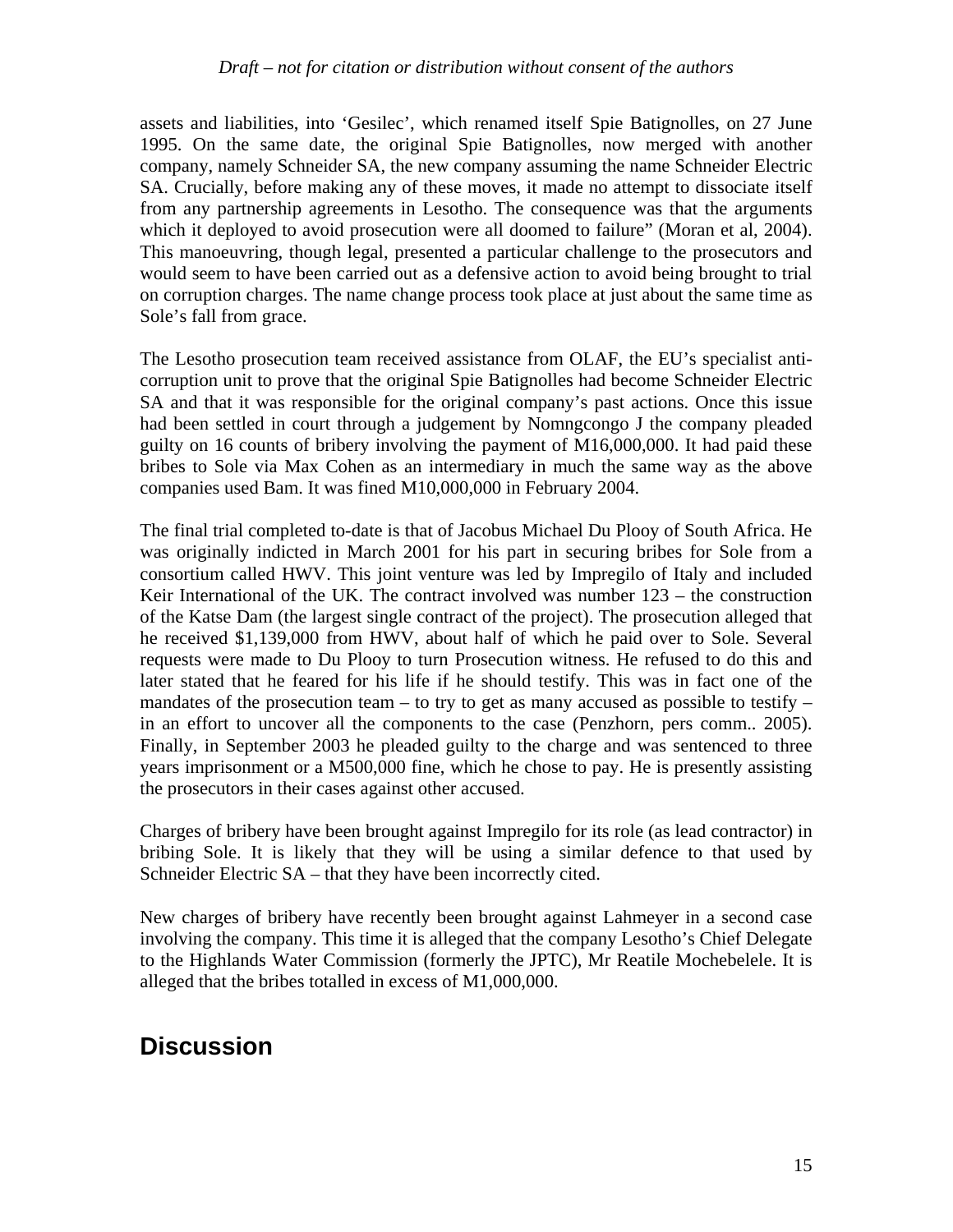The international community initially responded with scepticism towards Lesotho's decision to bring to trial not only one of its own nationals on charges of bribery but also to pursue the MNCs involved (Penzhorn, 2004). For instance, the suspension of Sole from his post on the project in 1994, while the disciplinary enquiry into his affairs was being conducted, was criticised by the World Bank (WB). Praful Patel of the WB's Southern Africa Department sent a letter to Mr Pekeche, Principal Secretary of the Ministry of Natural Resources, claiming that Sole's suspension "would interfere with project construction timetables and could lead to costly overruns" (Hildyard, 2000).

By 1999 the Lesotho prosecution team was starting to make progress in uncovering the web of corruption – principally through the granting of access to the defendants' Swiss banking records. By then the level of support for the investigations from the International Financial Institutions IFIs generally and the WB in particular was beginning to change, with technical as well as financial support offered. In November 1999 a meeting was convened in Pretoria to inform various IFIs and commercial banks of the trials. Representatives of the WB, ABN-AMBRO, Banque Nationale de Paris, British High Commissioner to Lesotho, Credit Lyonnaise, DBSA, EIB, EU, Lesotho & South African Government representatives, LHDA, LHWC and the TCTA attended the meeting (Darroch, 2003). An overview of the start of the trials was given and the immense complexity and cost of the proceedings against the various companies described. At this meeting an offer was made by the WB, as well as other IFIs, to provide financial support to Lesotho for the trials. This offer was accepted by the Lesotho government representative present (Croucamp, pers comm. 2005). Subsequently it emerged that the WB representative had spoken in haste and that in fact the WB would not contribute any funding for the trials. This seems to have been the case for the other IFIs who made commitments at the meeting. To date Lesotho has received no financial support for the trials, bearing their full cost internally.

According to Darroch the WB's reasons for not supporting the trials financially are:

- 1. "The Bank is a development bank: its mandate does not contain a budget for funding litigation. The Bank has explored a number of options for financial assistance for the Lesotho authorities, but all involved the Government borrowing money, which it is unwilling to do.
- 2. Had it made a direct financial contribution to the prosecution of these trials, then this would have set a precedent which might prove troublesome for the Bank in the future: for example, where a country proposed litigation which was doubtful of success, or where the legal system lacked integrity, and could not ensure a fair trial of the issues" (Darroch, 2003).

In one sense the fact that the Lesotho government has borne the costs of the trials has added credibility to the outcomes. The country had to sacrifice resources & divert expenditure from other areas of its national expenditure in order to cover the costs of the trials. If anything, this served to show that the trials were certainly not politically motivated - to settle old scores or show off in front of the international community. A high profile trial against foreign (Western) MNCs could provide status to a small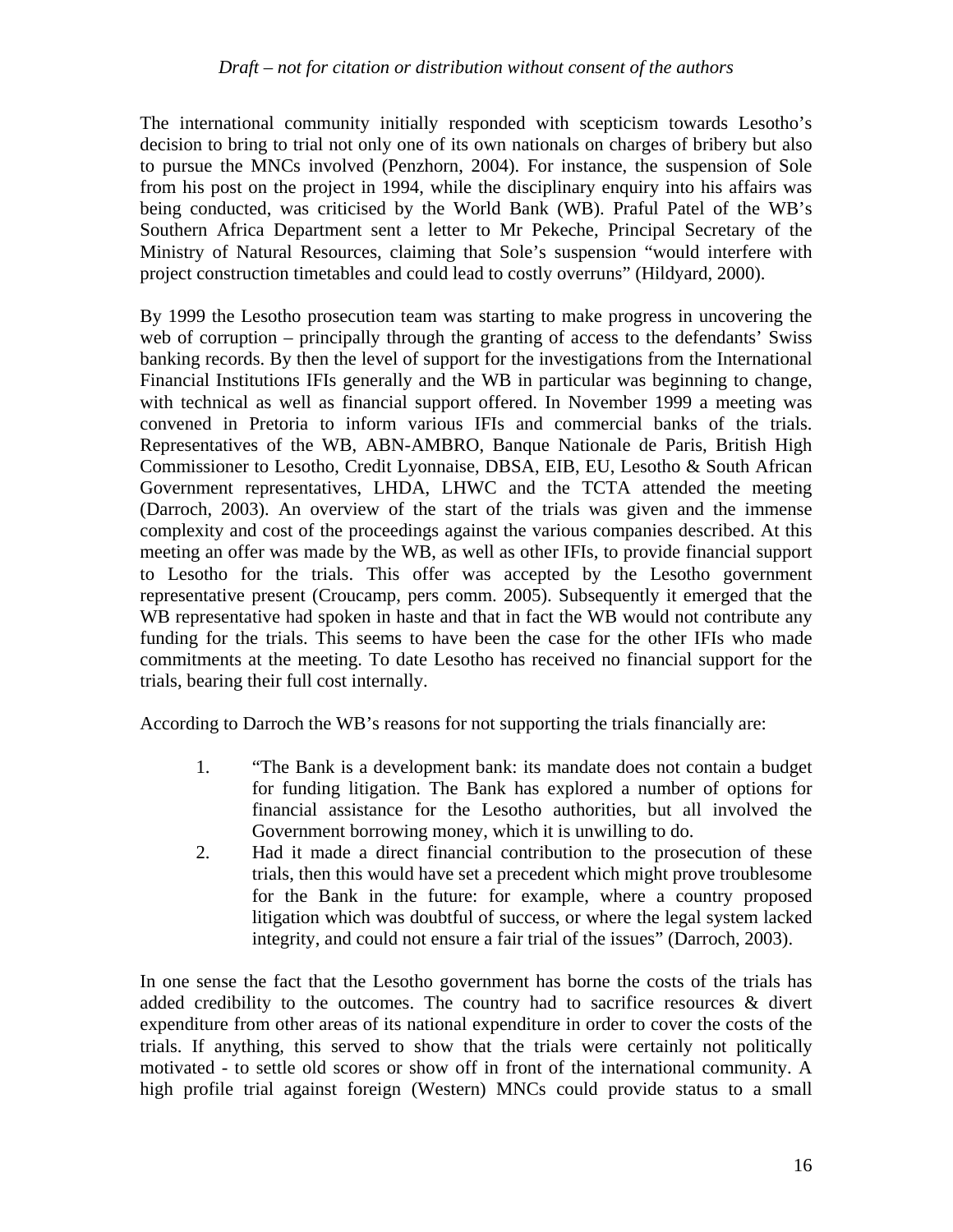developing country. The fact that the country has had to make a tangible sacrifice to pursue the trials leaves it worthy of the respect of the international community.

Notwithstanding the above, it would be good to explore ways in which developing nations can be assisted in their fight against corruption. Certainly, the WB, other international bodies, such as OLAF, as well as governments (Switzerland, South Africa, and France in particular) have provided a large amount of technical and political support for the trials. South Africa sought to support Lesotho at the highest political level – promoting the trials domestically and internationally as well as providing a range of technical support services (Croucamp, pers comm. 2005).

In 2004 it became clear that Lesotho was struggling under the financial burden of the trials. The case against Impregilo would not be able to proceed if additional funding was not secured. At that time a decision was made in conjunction with the South African government that bridging finance could be provided out of the project funds to cover the costs of the trial (Croucamp, pers comm. 2005). This was a business decision, based on the fact that the project authorities believe a successful prosecution against Impregilo seems likely. In the event of a successful prosecution against the company the fine imposed by the court will be used to pay back the bridging finance.

Demands for compensation have been sent out to all of the companies that have been found guilty of corruption. It is argued that the bribes paid by the companies increased the net cost of the project – a cost ultimately borne by the water users in South Africa. The companies are in effect being asked to pay over, to the LHDA, the amounts they paid in bribes. To date, only one agreement has been reached – with Spie Batignolles for the repayment of R11,600,000 (Croucamp, pers comm. 2005). This application was successful largely because the contract with Spie for its involvement on the LHWP had not yet been closed, so the claimed amount could be deducted from the final payment. It will prove more difficult to recover the bribe costs from Acres as its contracts have been closed.

Another consequence facing the companies found guilty is debarment from tendering on IFI funded projects. After initially being cleared by a WB investigation in 2001, Acres was debarred for a period of three years in July 2004. During this period they are not allowed to bid on any WB funded contracts. This is something of a pyrrhic victory though as a few days before being officially debarred by the WB it was taken over by another firm – Hatch of Canada. Whether and how the debarment would affect the new firm has not yet been indicated by the WB. The WB is investigating at present whether to debar Lahmeyer.

Several features can be identified which played a role in the prosecution of bribery in Lesotho during the LHWP trials (see Table 1). The political and technical support the prosecution team received during the trial from the Lesotho government contributed to their ability to carry out the prosecutions successfully. The process could easily have been derailed through political interference. In the July 2002 General Election in Lesotho, Sole (while awaiting the outcome of his case) was nominated as a candidate for the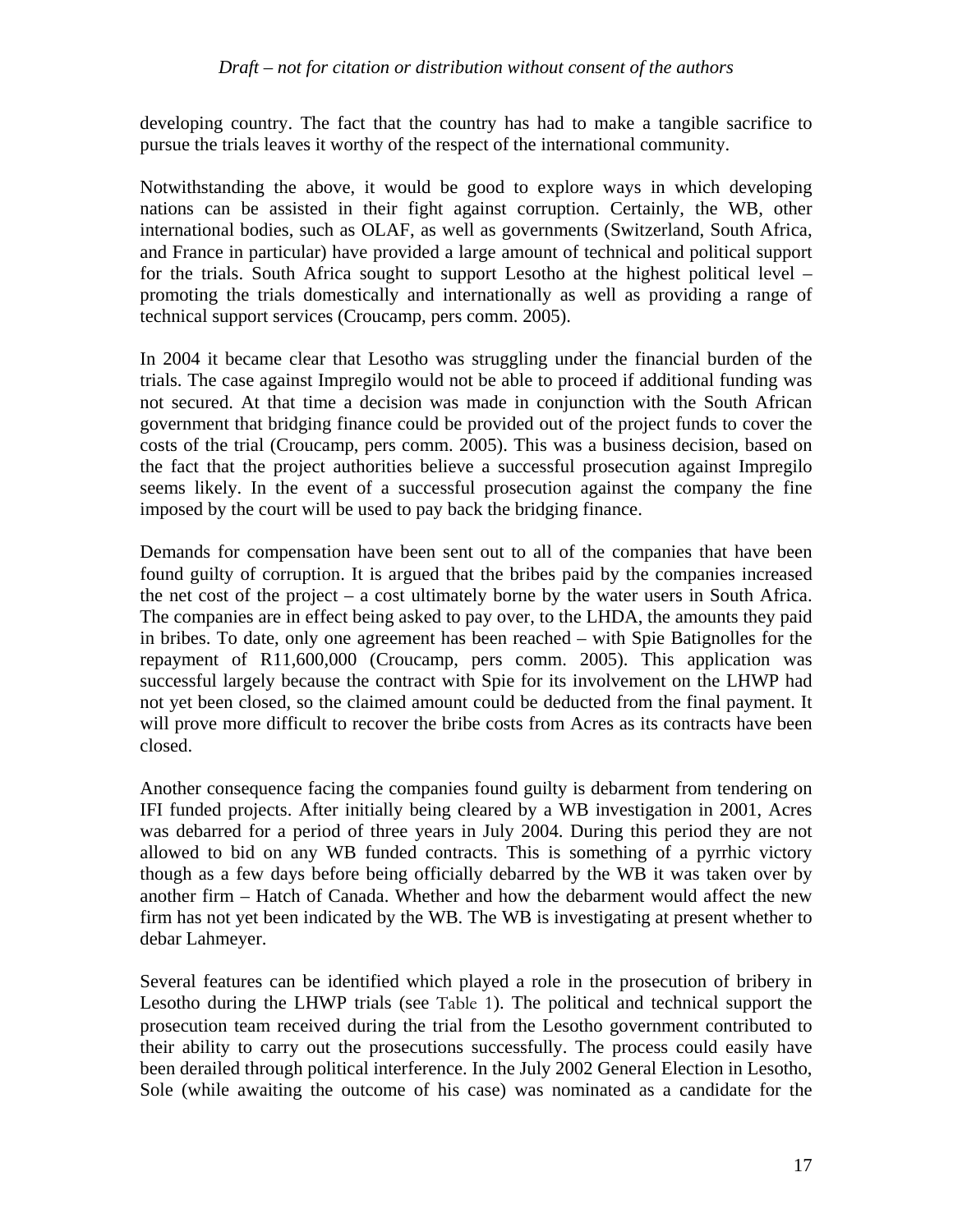opposition Basutho National Party. It was the party's explicit intention to drop the case against Sole if they had come to power (Darroch, 2003). This also highlights the need to assist countries to handle corruption trials speedily – before the political will to prosecute is lost.

| Promoted the prosecution of bribery in the<br>Lesotho (LHWP) case                                           | Hindered the prosecution of bribery in the<br>Lesotho (LHWP) case                                                                 |  |  |  |
|-------------------------------------------------------------------------------------------------------------|-----------------------------------------------------------------------------------------------------------------------------------|--|--|--|
| Changes to the Swiss banking law allowing<br>some access to banking records                                 | Company name changes                                                                                                              |  |  |  |
| World Bank records and outputs of their 2001<br>investigation into Acres                                    | Sole's<br>World Bank letter requesting<br>that<br>suspension be lifted<br>initial<br>during<br>his.<br>disciplinary investigation |  |  |  |
| French government cooperation (in the Spie<br>Batignolles case)                                             | Lack of financial support for the trials from the<br>international community                                                      |  |  |  |
| OLAF cooperation (in the Spie Batignolles case<br>& others)                                                 | The crime of "bribery" is not well defined in<br>common law                                                                       |  |  |  |
| Political support within Lesotho for the trials -<br>no interference in the work of the prosecution<br>team | Until recently bribery of a foreign official was<br>not a crime in most OECD countries                                            |  |  |  |
|                                                                                                             | banking<br>Complicated and<br>opaque<br>arrangements of the accused                                                               |  |  |  |
|                                                                                                             |                                                                                                                                   |  |  |  |

**Table 1: Factors influencing the prosecution of bribery during the LHWP trials in Lesotho** 

Technical and legal assistance from the international community played a key role in assisting the prosecution, especially with respect to obtaining access to the banking records of the accused. The OECD Convention Combating Bribery of Foreign Public Officials in International Business Transactions came into force in 1999. Prior to this convention it was not considered a crime, in most European OECD countries, to bribe a foreign official. In fact it was a tax deductible operating expense. This acceptance of bribery in the corporate culture made it difficult at first to gain support from the national governments of the accused companies.

# **Conclusion**

The above case example does not try to shift blame purely on the shoulders of one entity – it seeks to describe the double-sided nature of corruption and specifically bribery. A bribe is offered and a bribe is accepted – both parties have committed a crime. Much like IWRM, one can speak of *demand side* solutions as well as *supply side* solutions to the problem of bribery. It is a fact that some public officials around the world, both in developing as well as developed countries, demand bribes. In some countries the practise may be more widespread than in others. High profile court cases such as those of the LHWP have a direct impact on the demand side of bribery. Several commentators have mentioned that the Lesotho public organisations, NGOs and businesses they deal with have become more attuned to preventing bribery. According to the CEO of Letseng Diamonds (operating in the Lesotho Highlands close to the LHWP) doing business in the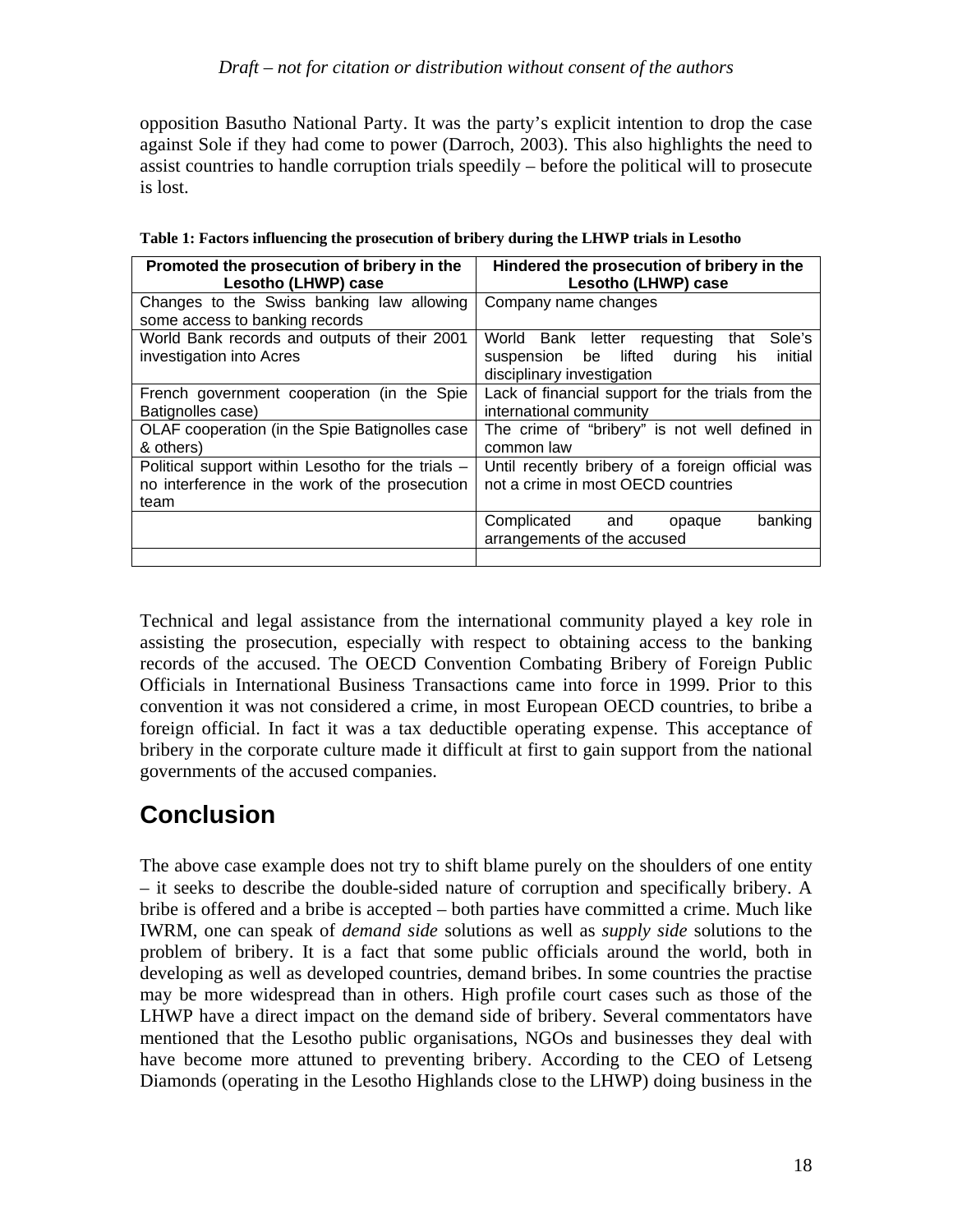country has become considerably easier since the trials started. Public officials carry out their duty in an efficient and transparent manner (Whitelock, pers comm. 2005).

The supply side of bribery has had flow reducing measures implemented in the region. As a direct result of the trials, the TCTA (a South African parastatal with the DWAF as a client on infrastructure construction projects) has included a section on prior involvement of companies in bribery in the pre-qualification to tender process. The companies need to declare whether they or their agents have been accused of bribery, anywhere in the world, during the previous ten years (not only convicted). If they have been, it does not lead to automatic disqualification, but would result in some "in-depth and uncomfortable questions being asked of the companies" (Croucamp, pers comm. 2005). As part of the final tender and contract conditions on award of a contract the company has to declare that it has not committed or been convicted of bribery, corruption or fraud in the preceding ten years, nor have they committed bribery and nor will they commit bribery on the current contract. If it is found, during the project, that the company did not disclose information or is convicted on charges of bribery then it forfeits any profit which it may derive from the contract – deemed as five percent of the total contract price (Croucamp, pers comm. 2005).

Just as bribery cannot take place alone, so too is it not possible to fight bribery alone. National governments in the countries where infrastructure projects are taking place need to develop their legislative and institutional framework to combat bribery. Specialised anti-corruption task forces (such as what has now been set up in Lesotho and exists in South Africa) need to be equipped to investigate the complex cases they may face. They need to be free of political interference and given wide ranging powers of investigation. They also need to receive support from other countries in investigating international corruption. The IFIs need to share information about debarred firms. Debarment is for many of these firms the most credible threat, as it affects their future earnings. Much like environmental legislation, the costs of non-compliance with legislation on corruption needs to outweigh any possible benefits. The national governments of companies accused of corruption need to cooperate fully with the prosecuting teams of countries investigating corruption and pass the relevant local legislation against international and local corruption. In addition, civil society needs to be encouraged and empowered to report bribery when it is identified. All the above groups played a role in the successful struggle against corruption in the Lesotho cases – showing the contributions which will be needed from all to combat corruption internationally.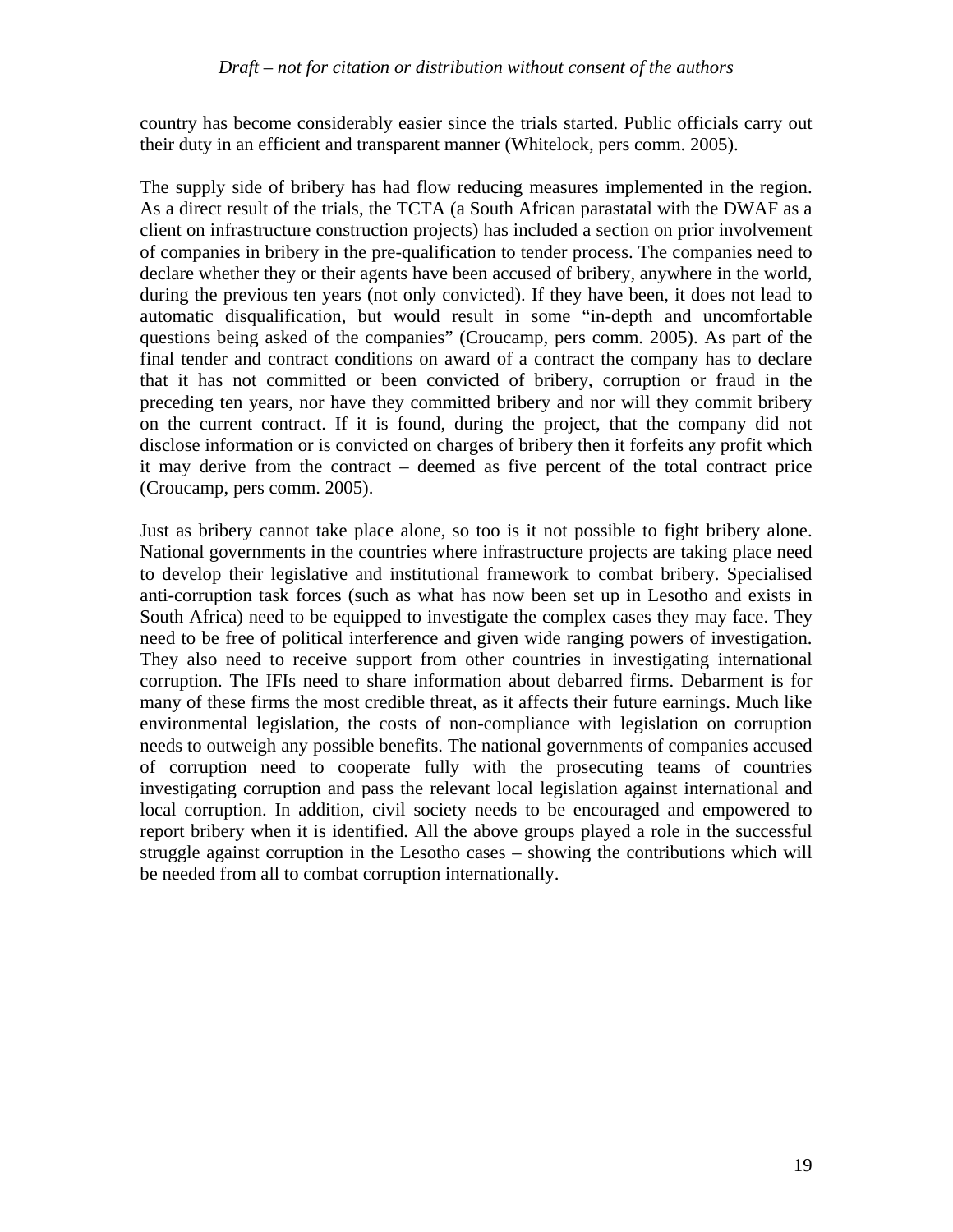## **References**

Croucamp, W. 2005: Personal communication with the Director of Infrastructure Services of the DWAF, South Africa. Telephonic conversation on 8 August, 2005

Darroch, F. 2004: Lesotho -'A Sheep or a springbok? The herd boy tackles Goliath'. Paper delivered to the Institute for Security Studies (ISS) seminar on the impact of highprofile corruption cases in Lesotho, Mozambique and South Africa, held in Gauteng, South Africa, March 15-17, 2004.

Darroch, F. 2003: The Lesotho Corruption Trials – A Case Study. Transparency International. Downloaded from www.transparency.org

Department of Water Affairs and Forestry. 2004. *Introduction to the Orange River Basin.*  [online] Available at http://www.dwaf.gov.za/Orange**/** Accessed 15.12.2004.

Earle, A., Malzbender, D., Turton, A.R. & Manzungu, E. 2005: A Preliminary Basin Profile of the Orange/Senqu River (ISBN 1-86854-618-7). AWIRU, University of Pretoria, Cape Town.

Hildyard, N. 2000: What Went Wrong? (Or, rather: What went Right? For Whom?). Presentation to Chatham House Conference , July 10th 2000 "Corruption in Southern Africa - Sources and Solutions", London.

Moran, J., J. Pope & A. Doig, 2004 : Debarment as an Anti-Corruption Means - a review report. Ulstein Anti Corruption Resource Centre.

Penzhorn, G. 2005: Personal communication with Senior Council and head of the Lesotho prosecution team for the LHWP trials. Telephonic conversation on 3 June, 2005.

Penzhorn, G. 2004: Three strikes against graft: assessing the impact of high-profile corruption. Paper delivered to the Institute for Security Studies (ISS) seminar on the impact of high-profile corruption cases in Lesotho, Mozambique and South Africa, held in Gauteng, South Africa, March 15-17, 2004.

Rex vs. Acres, 2003: Appeal Judgement by Hon P. Steyn, Hon J.A Ramodibedi & Hon J.A. Plewman on 15<sup>th</sup> of August, 2003 Lesotho Appeal Court, Maseru

Rex vs. Lahmeyer, 2004: Appeal Judgement Hon P. Steyn, Hon J.A. Grosskopf & Hon J.A Smalberger on 26<sup>th</sup> March 2004 Lesotho Appeal Court, Maseru.

Rex vs. Sole, 2002a: Judgement by Hon. Mr Acting Justice B. P. Cullinan on 20th May, 2002 Lesotho High Court, Maseru.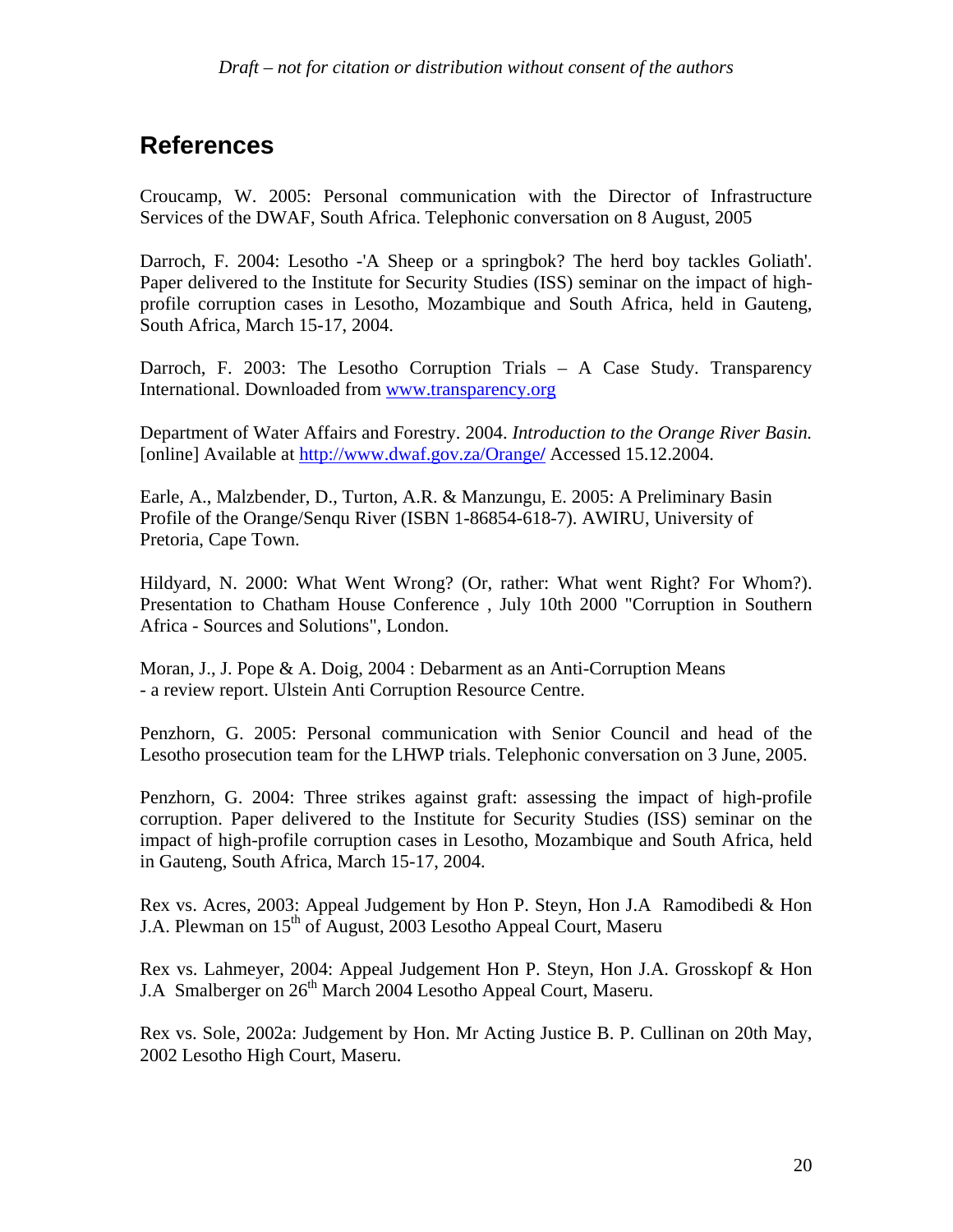Rex vs. Sole, 2002b: Sentence by Hon. Mr Acting Justice B. P. Cullinan on 4th June, 2002 Lesotho High Court, Maseru.

Soanes, C. A. Stevenson & S. Hawker 2005: Concise Oxford English Dictionary 11th Edition. Oxford University Press, Oxford.

Stansbury, N. 2005: Preventing Corruption on Construction Projects – Examples of Corruption. Transparency International, Available at http://www.transparency.org/in\_focus\_archive/gcr/neill/2005.03.16.TI\_construct\_project s.html Accessed 2 June 2005

Treaty on the Lesotho Highlands Water Project between the Government of the Republic of South Africa and the Government of the Kingdom of Lesotho. Signed 1986,

UNDP, 2004: Human Development Report 2004. United Nations Development Programme, New York.

Whitelock, K. 2005: Personal communication with CEO of Litseng Diamonds Pty (Ltd). Telephonic conversation on 6 August, 2005.

Wiehen, M. H. 1999: Transparency and Corruption on Building Large Dams. Report in the World Commission on Dams Knowledge Base. Available at http://www.dams.org/kbase/ Accessed 2 June 2005.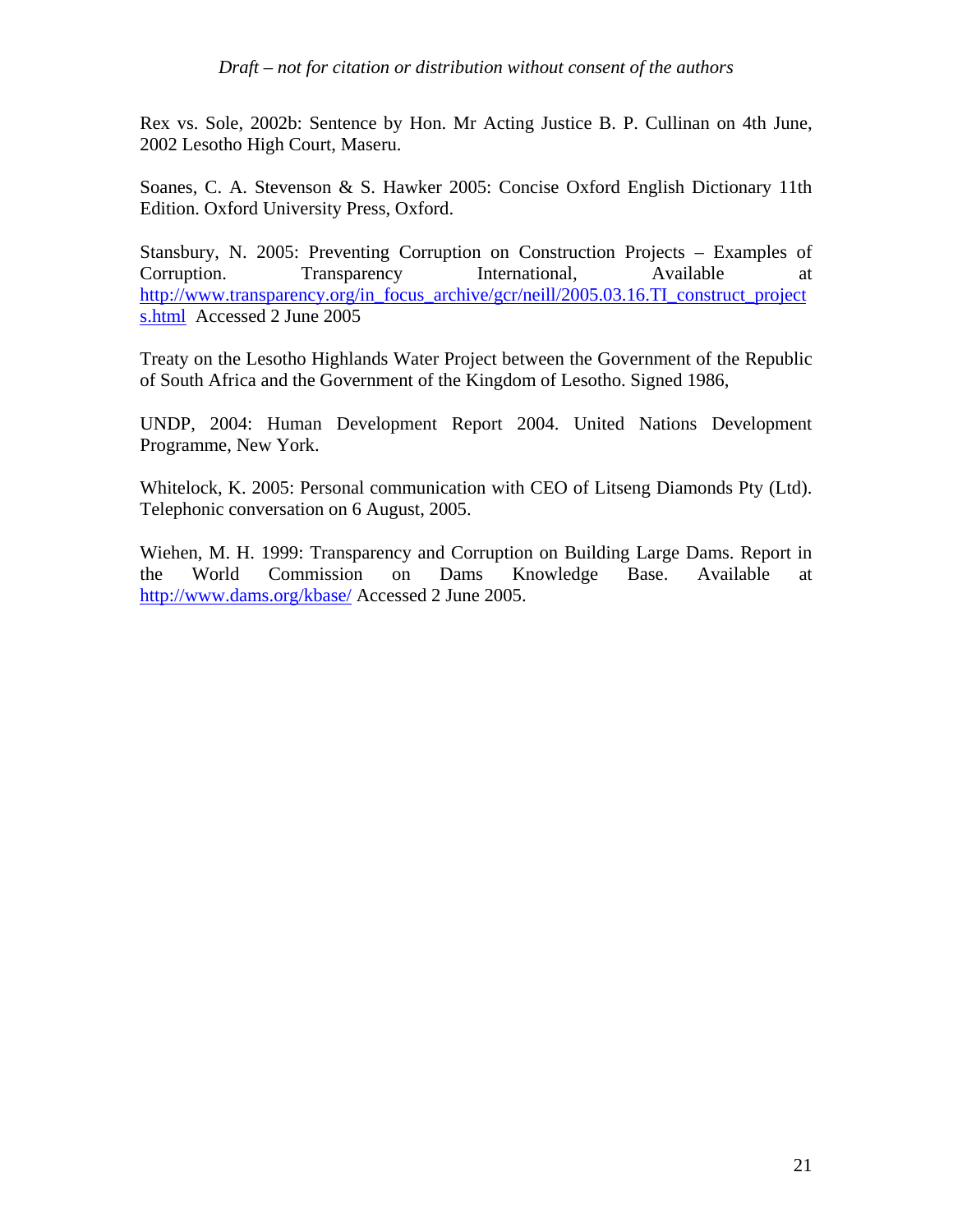#### **Appendix 1: Summary of trials**

| Company<br>or<br>individual<br>name                          | Country<br>of origin | Trial status /<br>outcome                                                                | Size of bribes                                           | Size of fine                                                | Area of project related to trial                                                                                                                                | <b>Parties</b><br>involved         | Fine<br>paid?  |
|--------------------------------------------------------------|----------------------|------------------------------------------------------------------------------------------|----------------------------------------------------------|-------------------------------------------------------------|-----------------------------------------------------------------------------------------------------------------------------------------------------------------|------------------------------------|----------------|
| Acres                                                        | Canada               | Convicted on 2<br>counts of bribery<br>- reduced to 1 on<br>appeal (15 Aug,<br>2003)     | Count 1: CAD<br>493,168.28<br>Count 2: CAD<br>188,255.48 | M22,058,091<br>Reduced to<br>M15,000,000 on<br>appeal       | Contract 65 (granted 1991) -<br>provision of services for the<br>establishment and<br>implementation of the<br>construction of the Katse dam<br>and the tunnels | Sole, Mr Bam,<br>Ms Bam            | $\overline{Y}$ |
| Lahmeyer                                                     | Germany              | Convicted on 9<br>counts of bribery.<br>Appealed. (26<br>Mar 2004)                       | M2,3000,000                                              | $M10,650,000 -$<br>increased to<br>M12,000,000 on<br>appeal | Contact 46 - construction of<br>Lesotho delivery tunnel                                                                                                         | Sole, Mr Bam,<br>Ms Bam            | $\overline{Y}$ |
| Lahmeyer                                                     | Germany              | Trial in progress                                                                        | M1,000,000<br>(alleged)                                  |                                                             | Contract 51 - Muela power<br>project                                                                                                                            | Reatile<br>Mochebelele             |                |
| Spie<br><b>Batignolles</b><br>(now<br>Schneider<br>Electric) | France               | Pleaded guilty to<br>16 counts of<br>bribery (Feb<br>2004)                               | M16,000,000                                              | M10,000,000                                                 | Contracts 124/5/6, and Contracts<br>129A/B (Muela dam & Muela<br>power station civil works)                                                                     | Sole, Cohen                        | $\overline{Y}$ |
| $HWV -$<br>Impregilo                                         | Italy                | Trial in progress                                                                        | \$1,100,000<br>(alleged)                                 |                                                             | Contract 123 - construction of<br>the Katse dam                                                                                                                 | Sole, Du Plooy                     | <b>NA</b>      |
| ABB                                                          | Sweden               | Admission of guilt                                                                       |                                                          |                                                             | Contract 134                                                                                                                                                    | Sole, Ms Bam                       | <b>NA</b>      |
| <b>Individuals</b>                                           |                      |                                                                                          |                                                          |                                                             |                                                                                                                                                                 |                                    |                |
| Masupha<br>Sole                                              | Lesotho              | Found guilty on<br>11 counts of<br>bribery & 2 of<br>fraud &<br>sentenced to 15<br>vears | M8,058,877                                               | M8,900,000                                                  | Including contracts: 123, 129b,<br>117, 123/4/5/6, 134, 46, 65, 104,<br>104, 59/9,                                                                              | Bam, Ms Bam,<br>Du Plooy,<br>Cohen | $\overline{Y}$ |